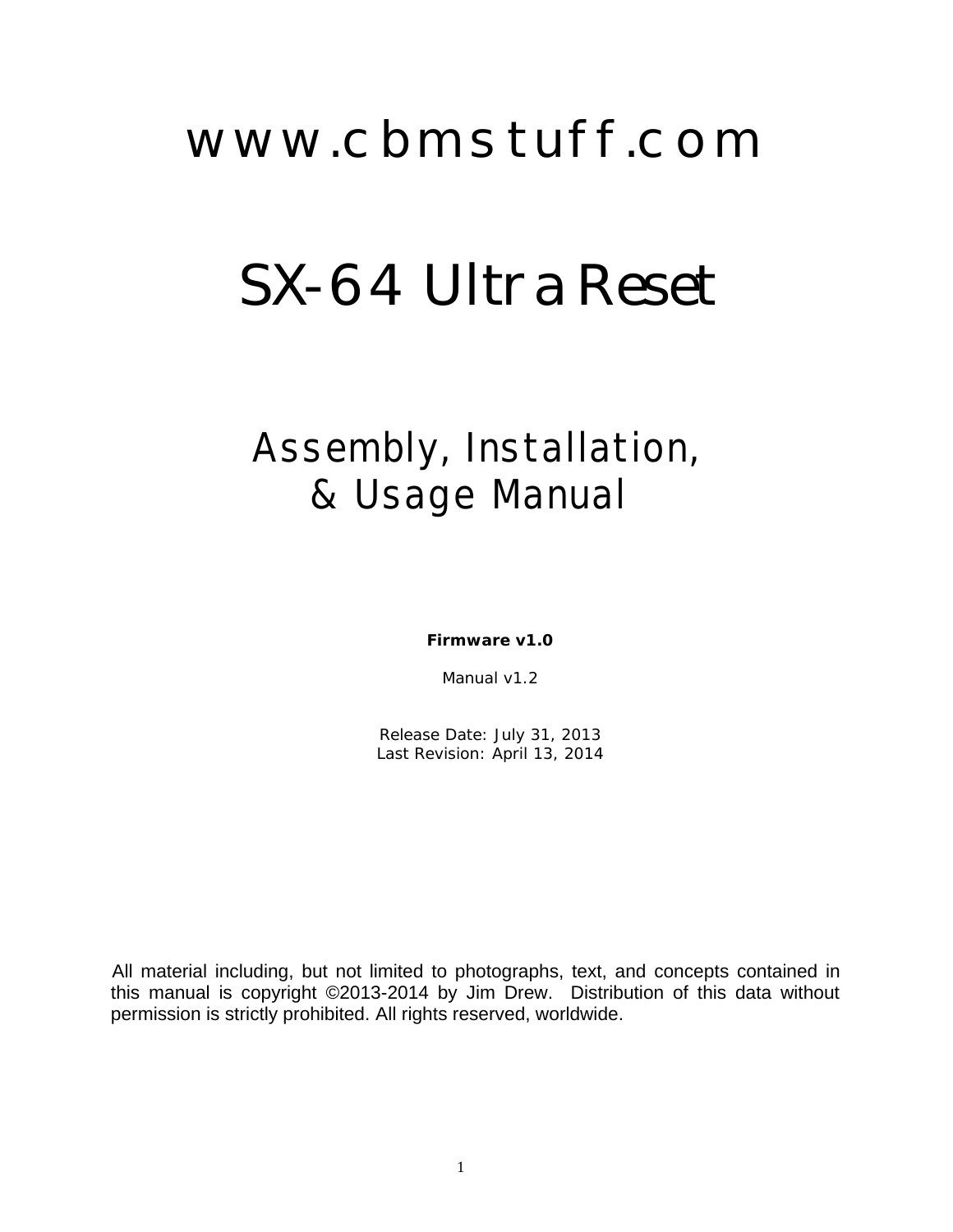#### *DUE TO FREQUENT CHANGES IN THIS MANUAL, PLEASE DO NOT POST, UPLOAD, OR OTHERWISE PROVIDE THIS INFORMATION VIA ANY MEANS!*

#### **Introduction**

Thank you for purchasing the SX-64 Ultra Reset! This is device will let you to reset your SX-64, change drive numbers, and even switch ROMs using the drive reset switch located inside of the flip-out door that hides the volume and monitor controls. Please read through this **entire** manual **before** you attempt the assembly, installation, and usage of this product.

#### **Installation Requirements**

The assembly and installation of the SX-64 Ultra Reset is not difficult. However, if after reading through this manual you believe that you cannot perform the assembly or installation, please seek someone who can assist you. This manual should provide ample information and clarity to assemble, install, and use this product. You will need a small soldering iron and solder.

#### **Warranty Information**

This product carries a limited lifetime warranty. Units subject to improper installation, misuse, abuse, or modifications will not be covered under this warranty. We may at our discretion either repair or replace the unit covered under warranty. The customer will pay all freight charges to and from our facility. cbmstuff.com must be contacted to obtain a return authorization. Any product returned without authorization will be returned without repair or replacement.

#### **Liability**

By using this product, you agree to hold cbmstuff.com and Jim Drew free from any type of liability either directly or indirectly while using this product.

#### **Legal Information**

The 'look and feel' and functionality of this product are protected by U.S. copyright laws. Various terminology and feature names are protected under U.S. trademark laws.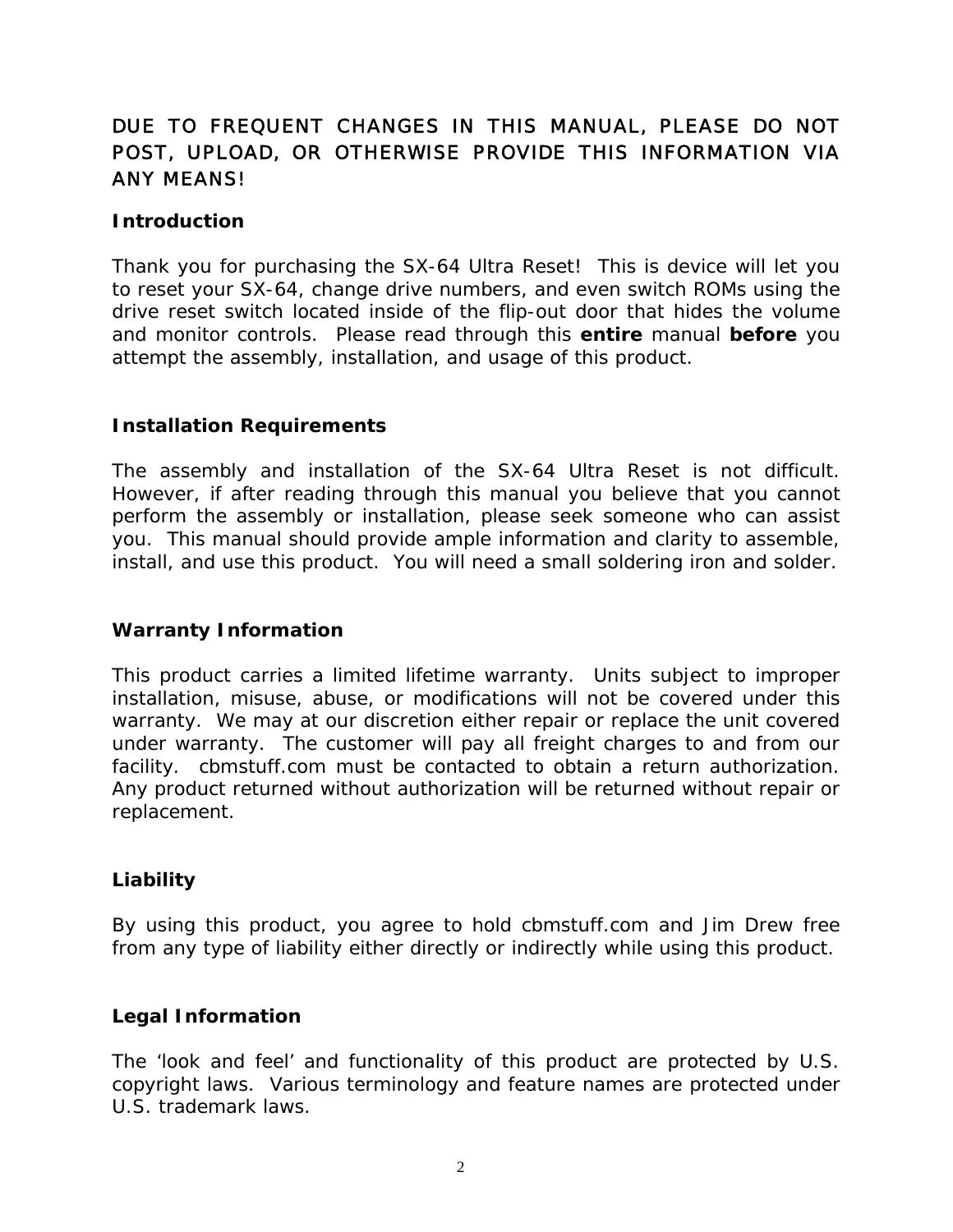#### **SECTION 1 – ASSEMBLY**

*(Skip to Section 2 if you purchased the assembled/tested version)*

#### **Step 1 – Inventory and identify the components**

Remove the components from your kit. Refer to Figure 1. You should have received the following (shown from top to bottom):

- 1 Circuit board
- 2 2N7000 MOSFETs
- 1 47K ohm resistor
- 1 .1uf capacitor
- 1 Pre-programmed PIC12F629 IC

If you are missing any of these parts, please contact us immediately.



**Figure 1 – Included components**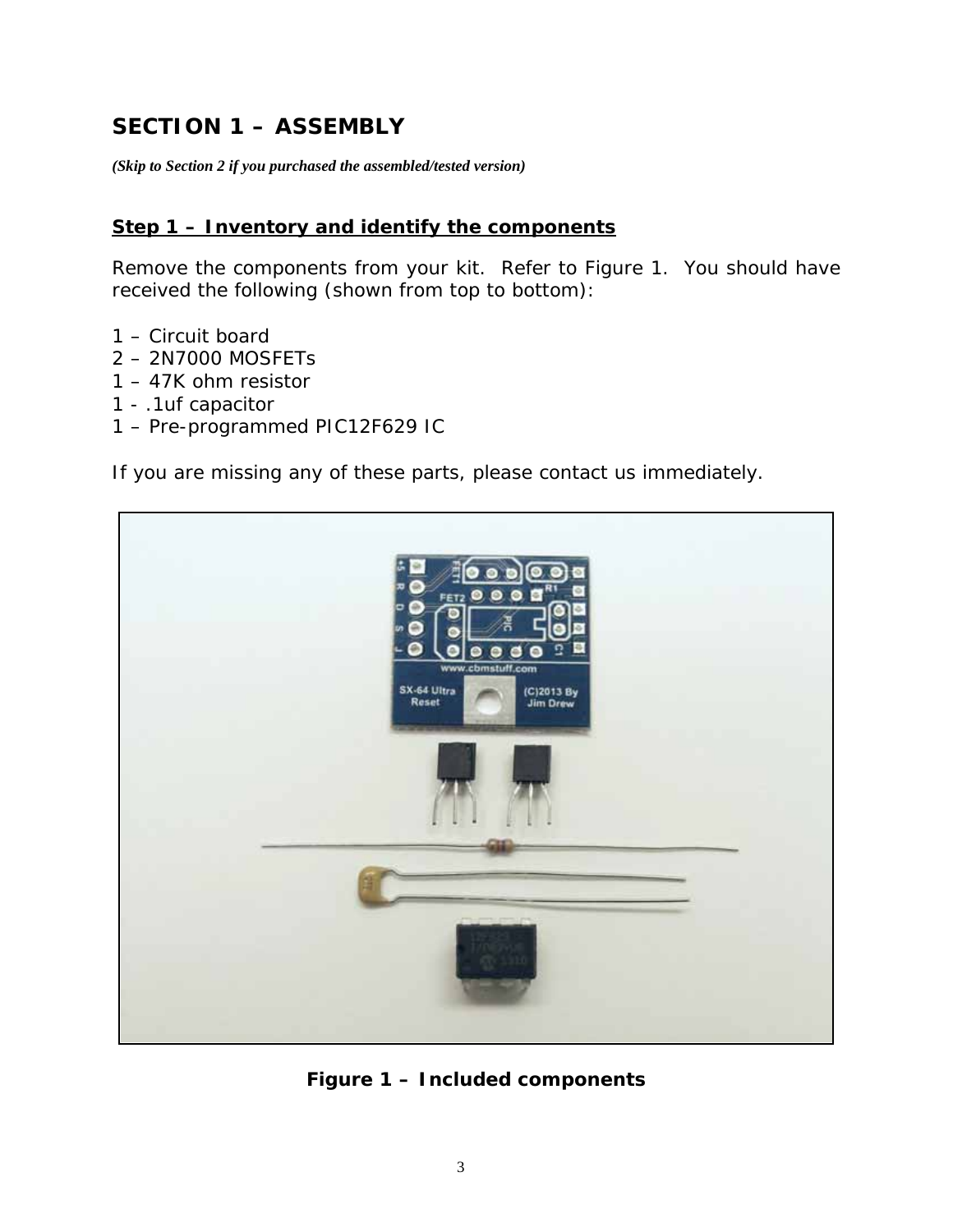#### **Step 2 – Installing and soldering the PIC12F629 IC**

Position the PIC12F629 IC over the circuit board as shown in Figure 2.

Note the location of the notch (the half-moon shaped indent located at one end of the chip). There is a matching 'notch' pattern shown on the circuit board for the part labeled as "PIC".



**Figure 2 – Orienting the PIC12F629 IC**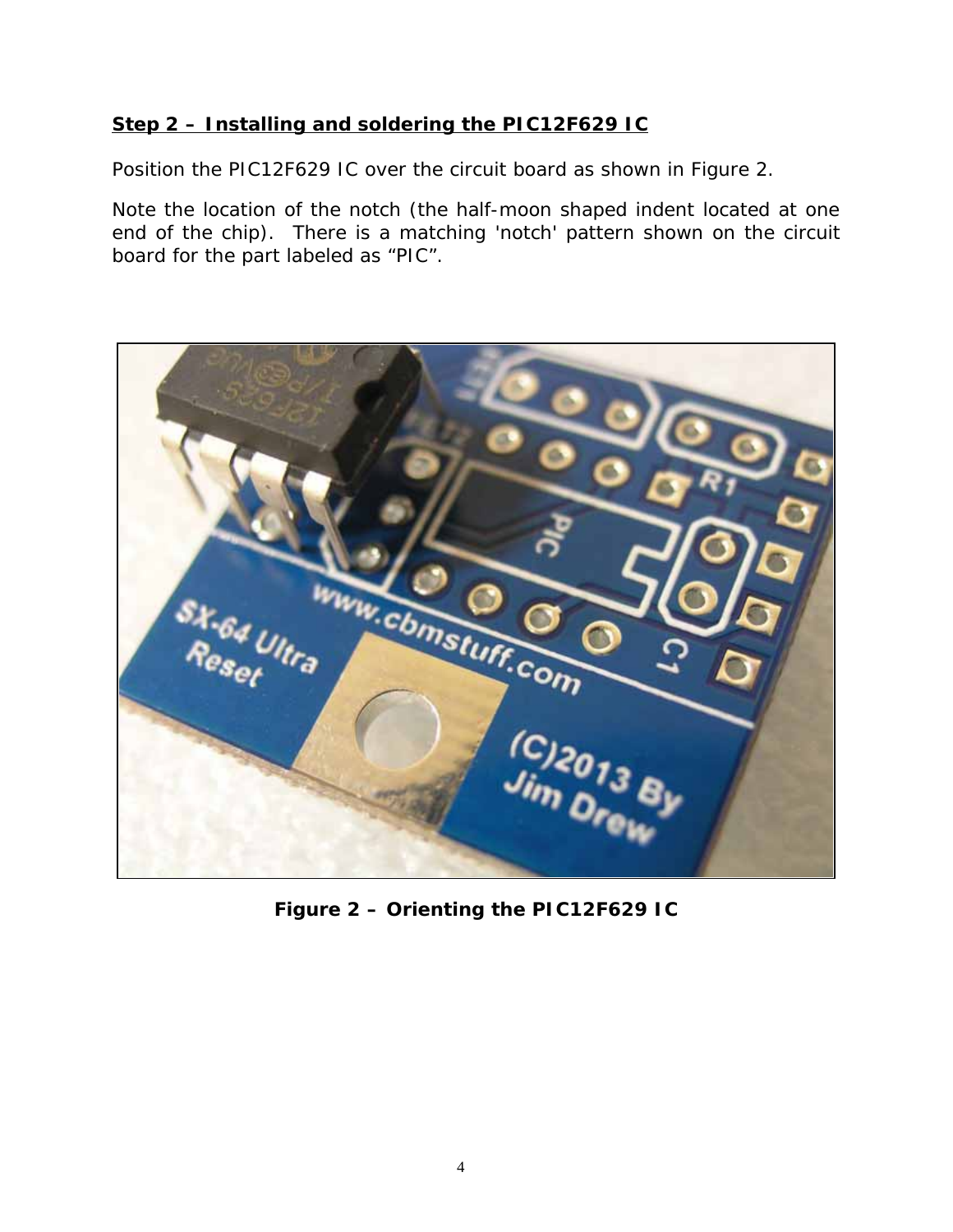Now, keeping the same orientation, insert the 8 pins of the PIC12F629 IC into the holes in the circuit board.

If the pins are difficult to get in on both sides, you can slightly bend the pins inwards.

Seat the PIC12F629 IC fully flush with the circuit board as shown in figure 3.



**Figure 3 – PIC12F629 in the circuit board**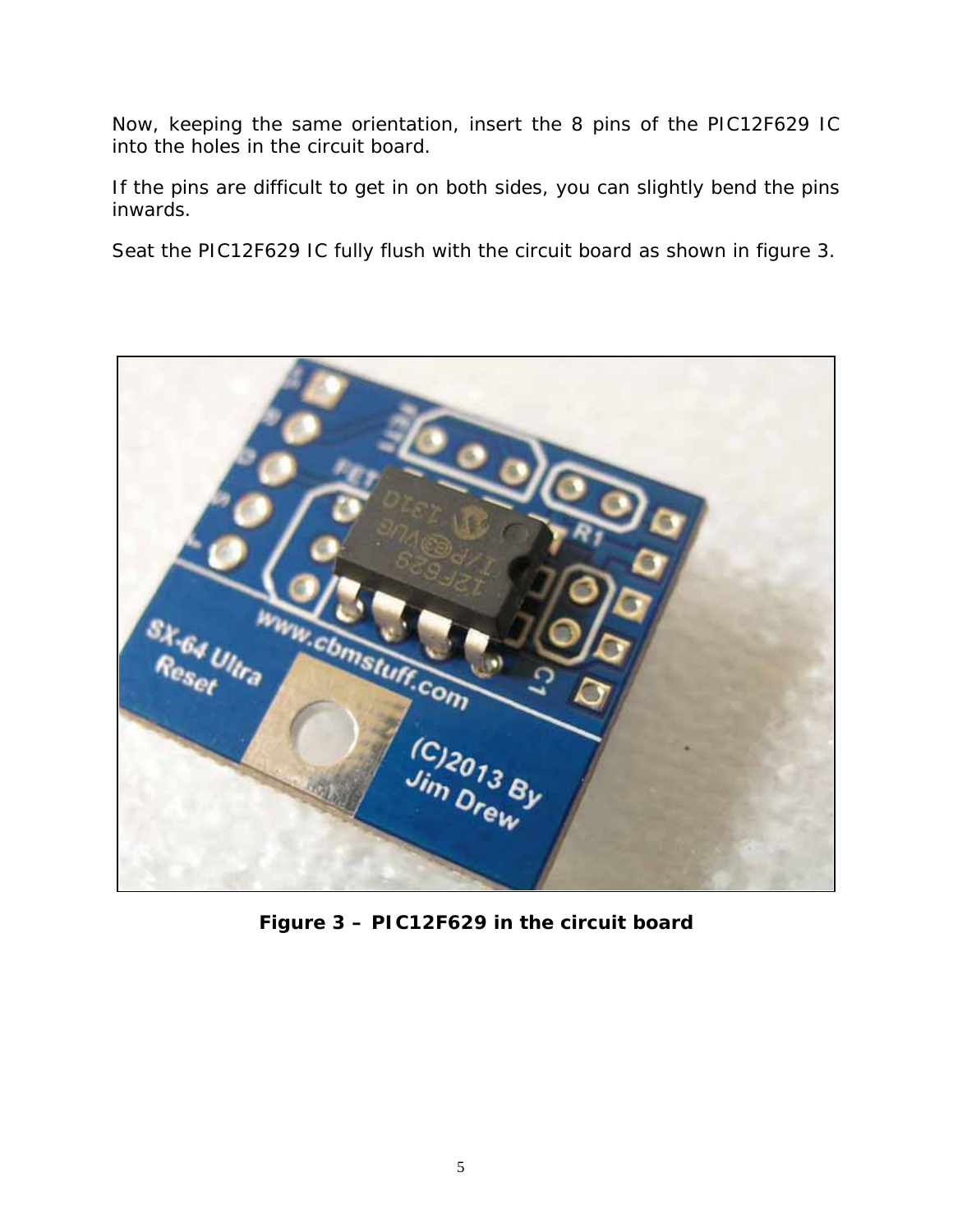Turn the circuit board over and solder the 8 pins as shown in figure 4.

You can clip the pins flush with the solder joint if you like, but it is not necessary.



**Figure 4 – PIC12F629 soldered in place**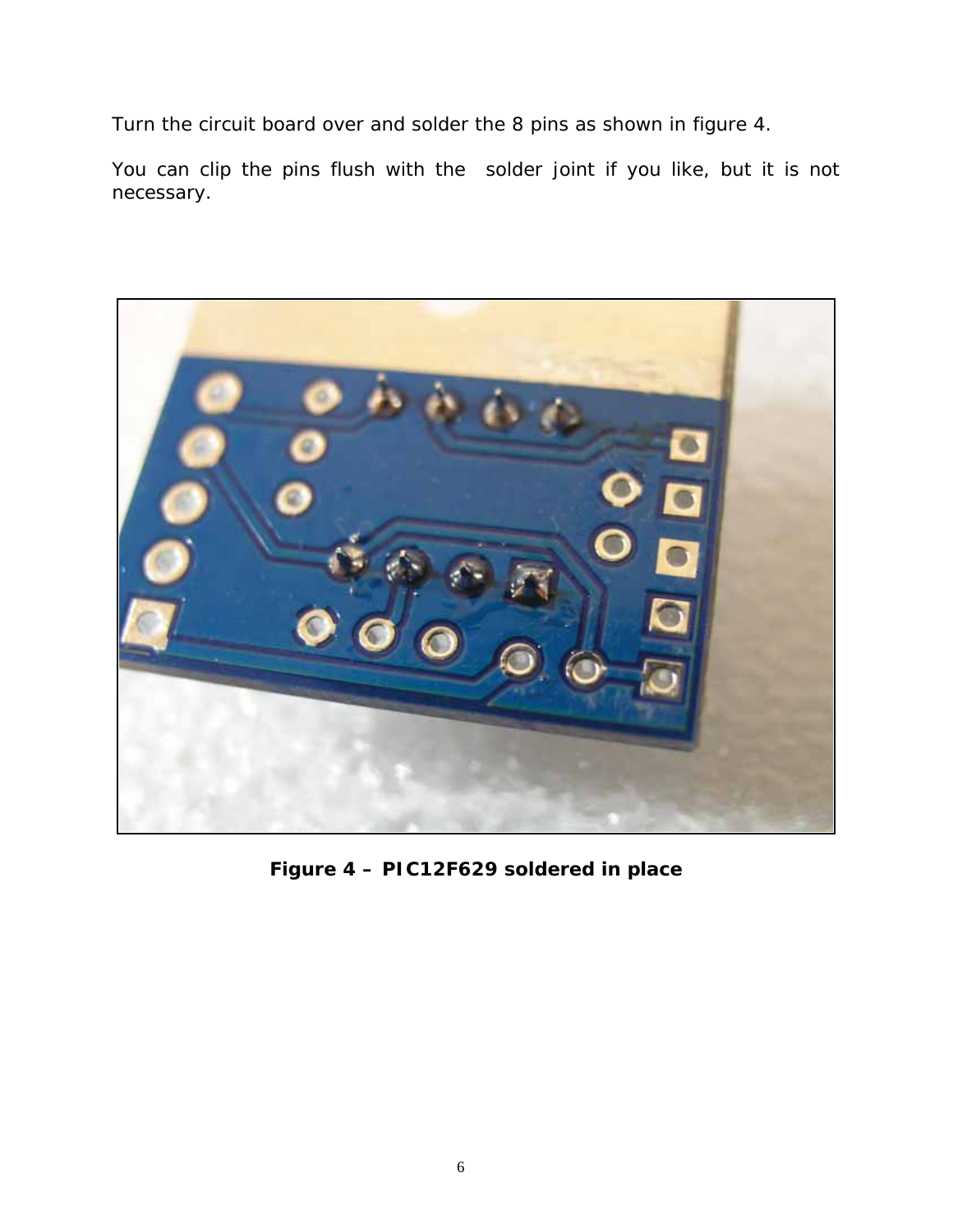#### **Step 3 – Installing the capacitor**

The capacitor has no orientation requirement. Insert the two leads from the capacitor into the the two holes in the circuit board next to the label "C1". Press the capacitor flush with the circuit board as shown in Figure 5.



**Figure 5 – Capacitor inserted into the circuit board**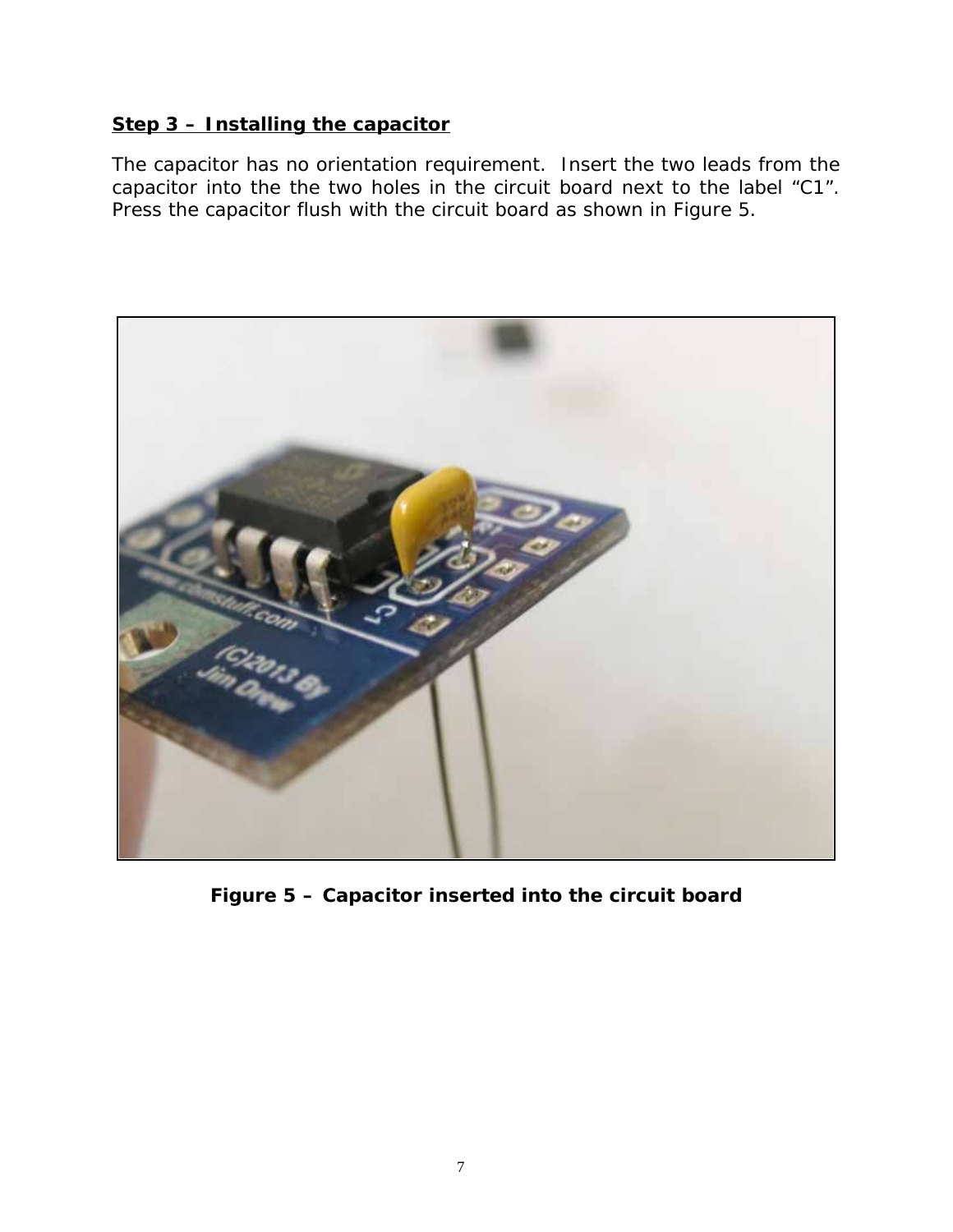Turn the circuit board over and solder the two capacitor leads. Sometimes it helps to cut the leads shorter before soldering, making it easier for a soldering iron tip to reach the circuit board pads. Do not cut the leads shorter than 1/8" above the board, just to make sure the leads are not cut too short! Once the leads have been soldered, clip leads flush with the solder joint as shown in Figure 6.



**Figure 6 – Capacitor soldered and leads cut flush**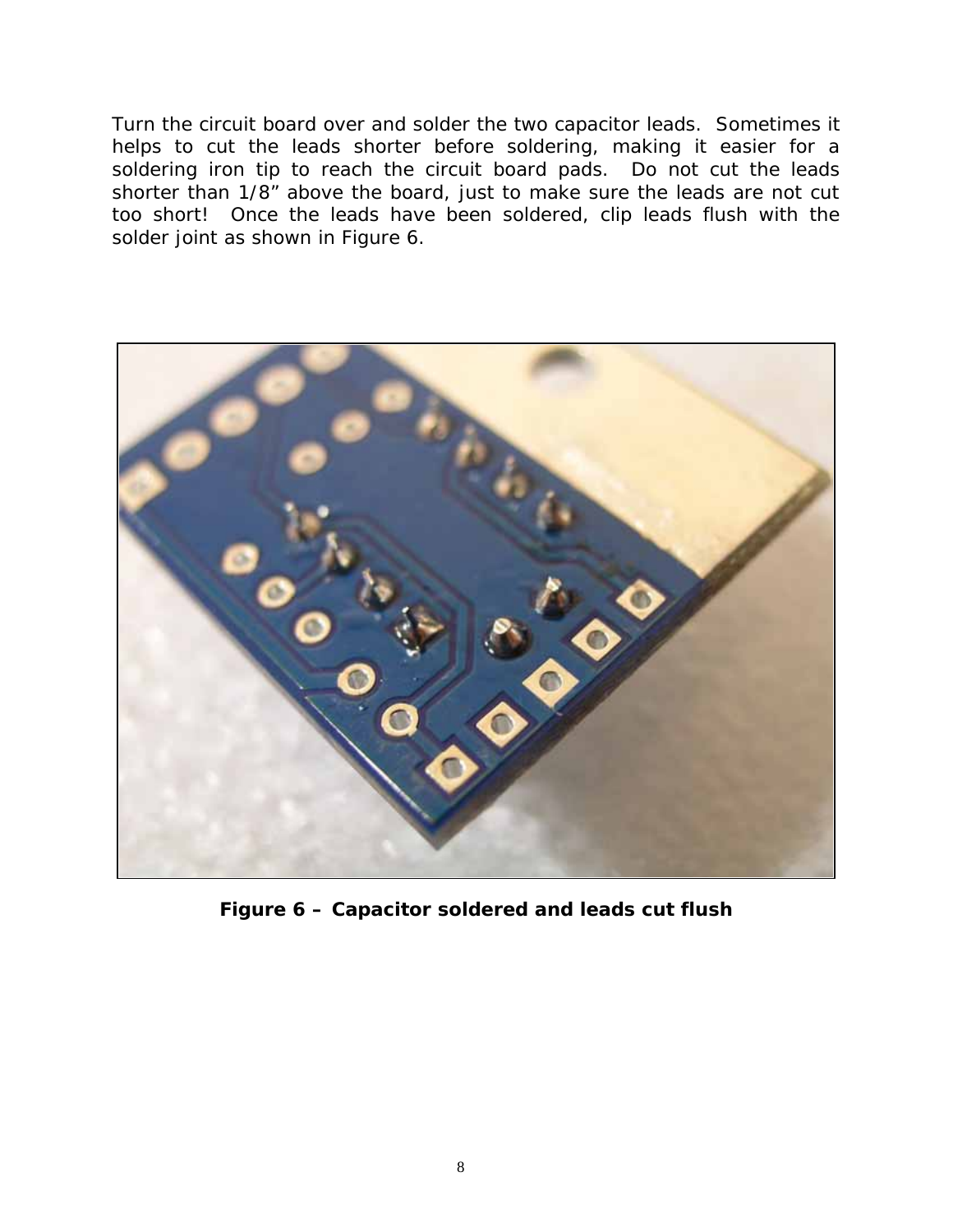#### **Step 4 – Installing the resistor**

You must bend one end of the resistor leads to match Figure 7. This is necessary to fit the resistor in the circuit board.



**Figure 7 – Bending the resistor lead**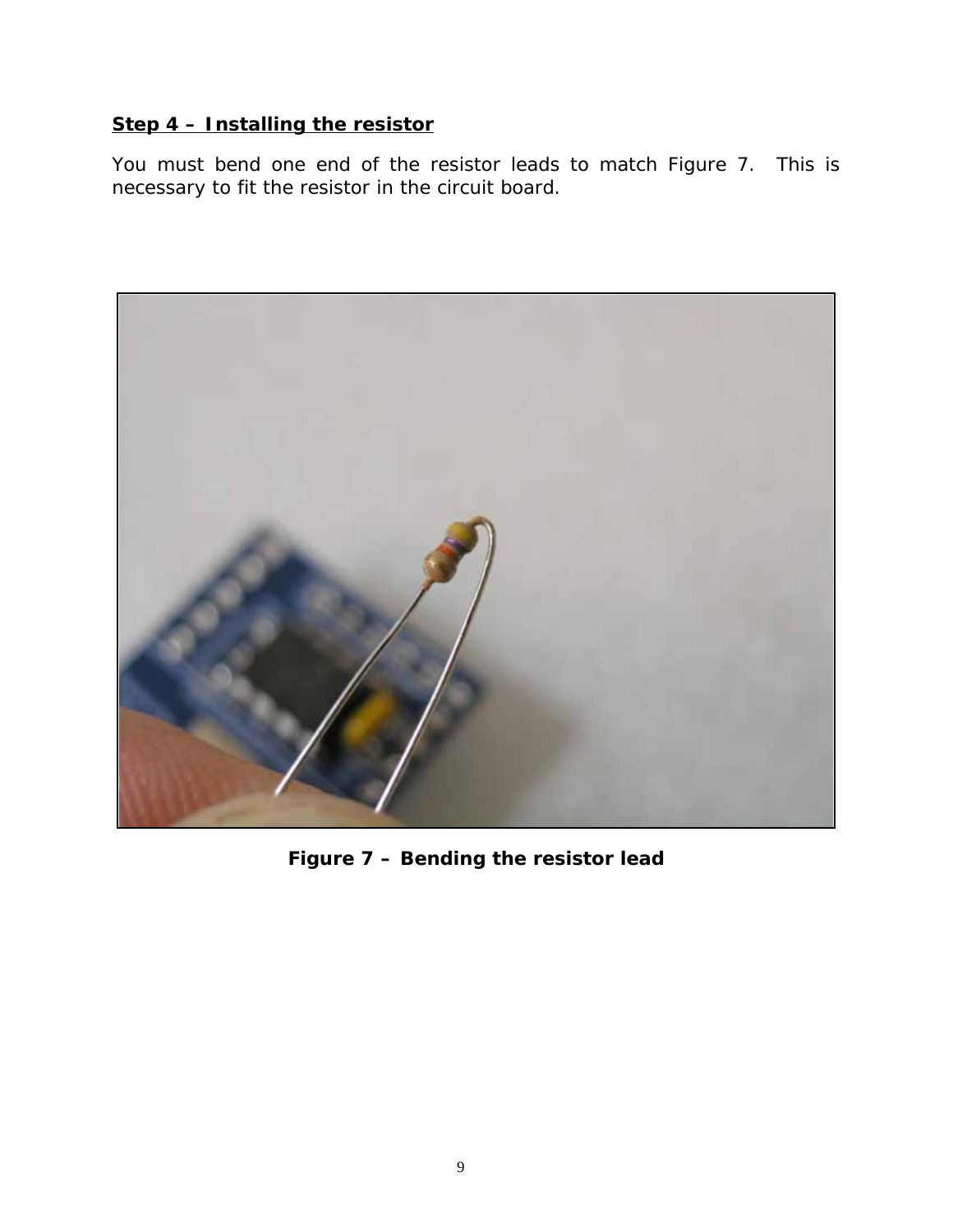Insert the two leads from the resistor into the the two holes in the circuit board next to the label "R1". Refer to Figure 8 for the orientation of the resistor. Seat the resistor fully flush with the board.



**Figure 8 – Resistor inserted into the circuit board**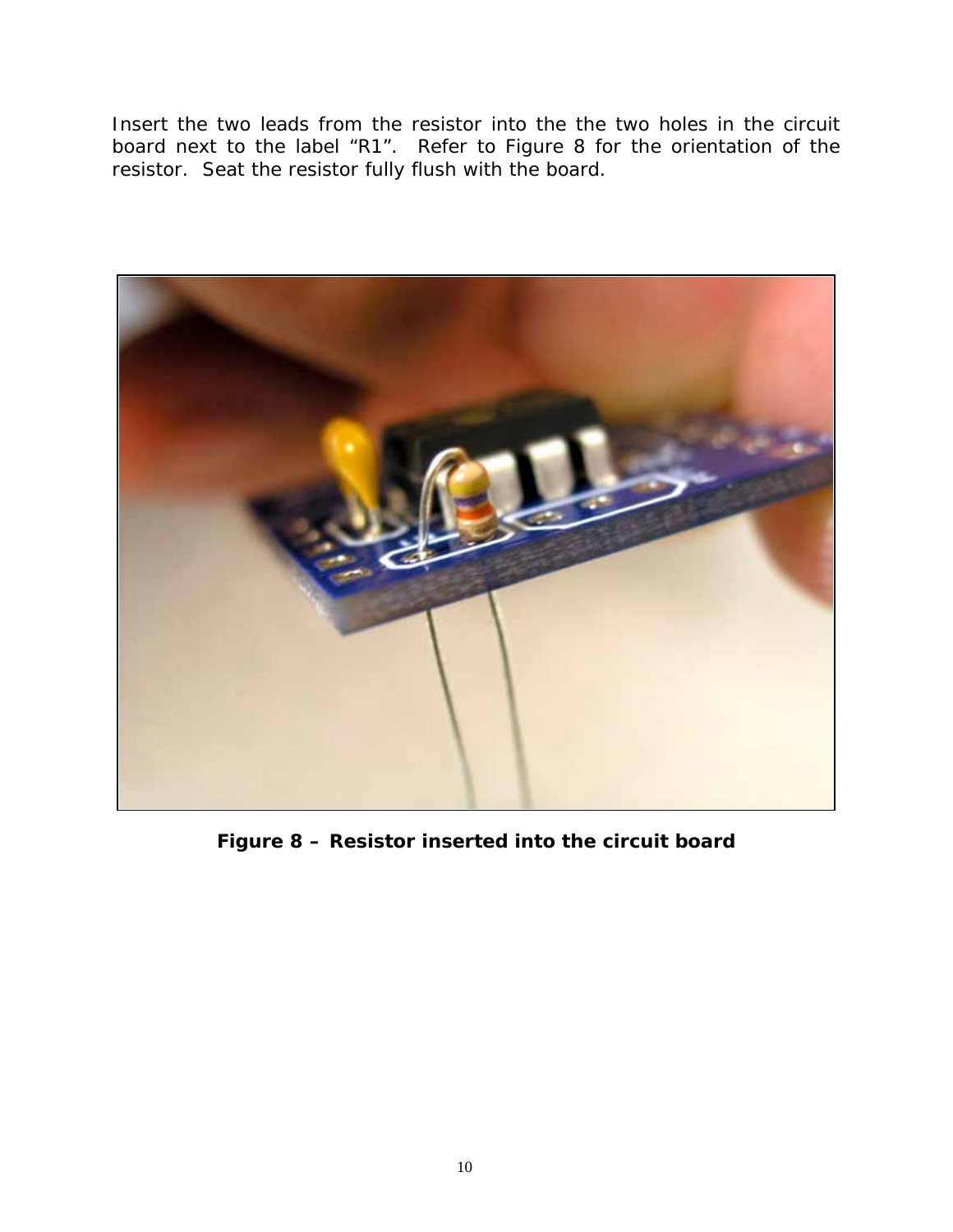Turn the circuit board over and solder the two resistor leads. Again, clipping the leads short before soldering will make soldering at bit easier.

Clip the leads flush with the solder joint as shown in Figure 9.



**Figure 9 – Resistor soldered and leads cut flush**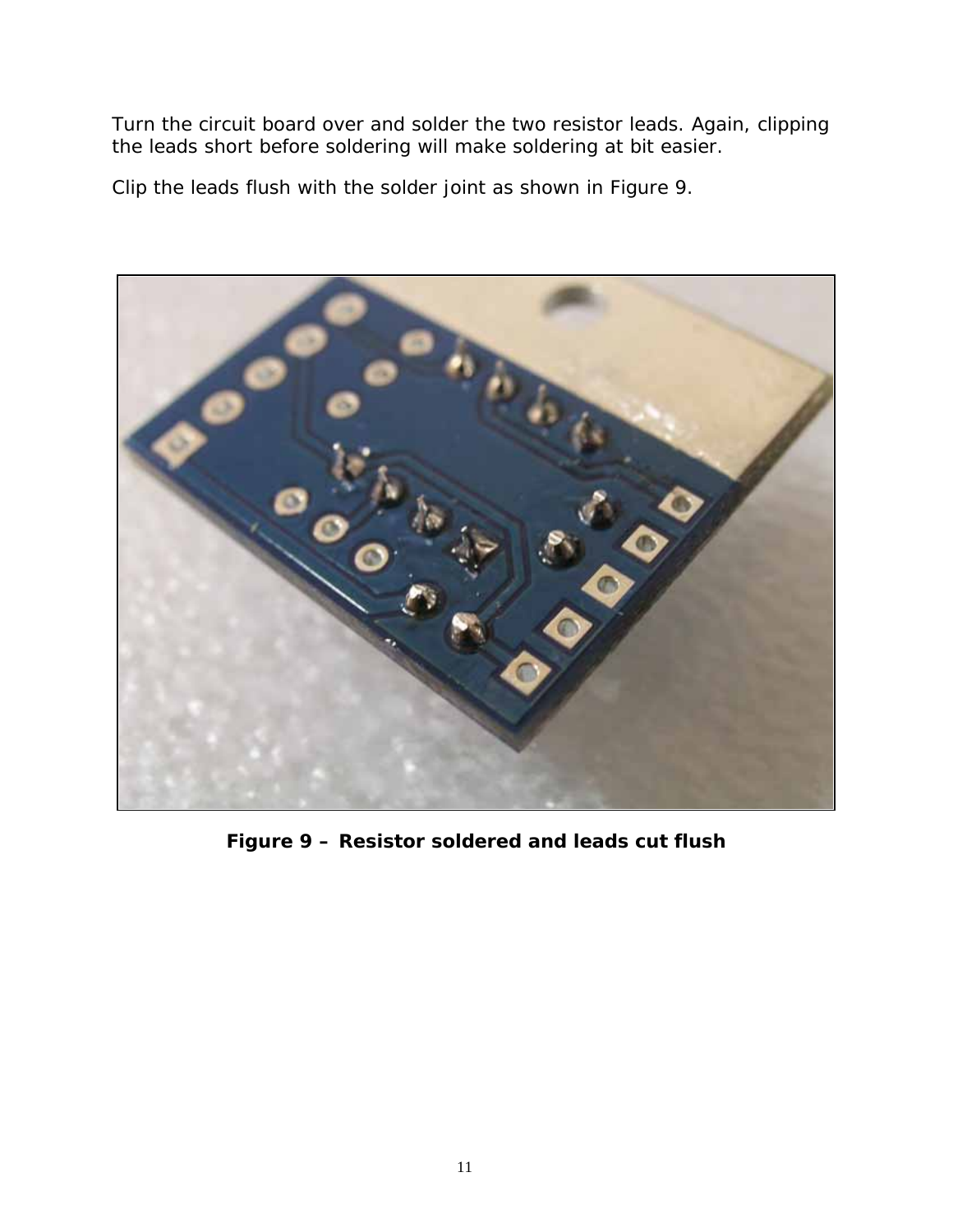#### **Step 5 – Installing the MOSFETs**

There are two MOSFETs that will be installed. The three leads on these MOSFETs have already been trimmed for you.

Locate the labels "FET1" and "FET2" on the circuit board. These are the locations where the MOSFETs will be installed. Notice that these components have a particular shape, having a flat face and round body. It is critical that you position the flat face of the MOSFET so it is oriented towards the center of the circuit board. See figure 10 for details (*note: The PIC12F629 IC is not shown in Figure 10 to make the orientation easier to see*).

Insert both MOSFETs into the circuit board.



**Figure 10 – Position MOSFETs so the flat part is facing "PIC"**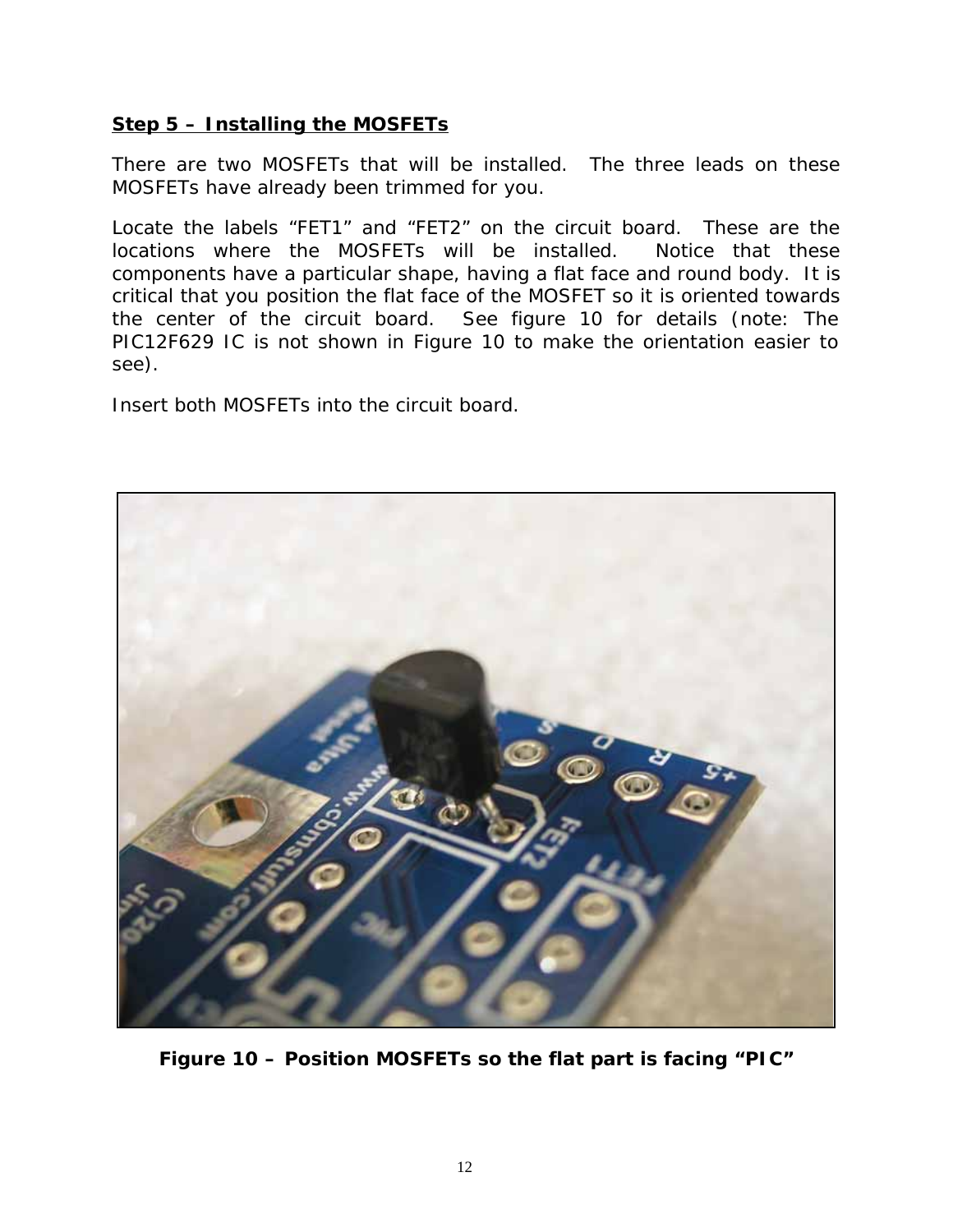Turn the circuit board over and solder just the center lead on each of the MOSFETs. See Figure 11. Once this is done, you can adjust the angle of the MOSFET to make a neat assembly.



**Figure 11 – Solder just the center lead of each MOSFET**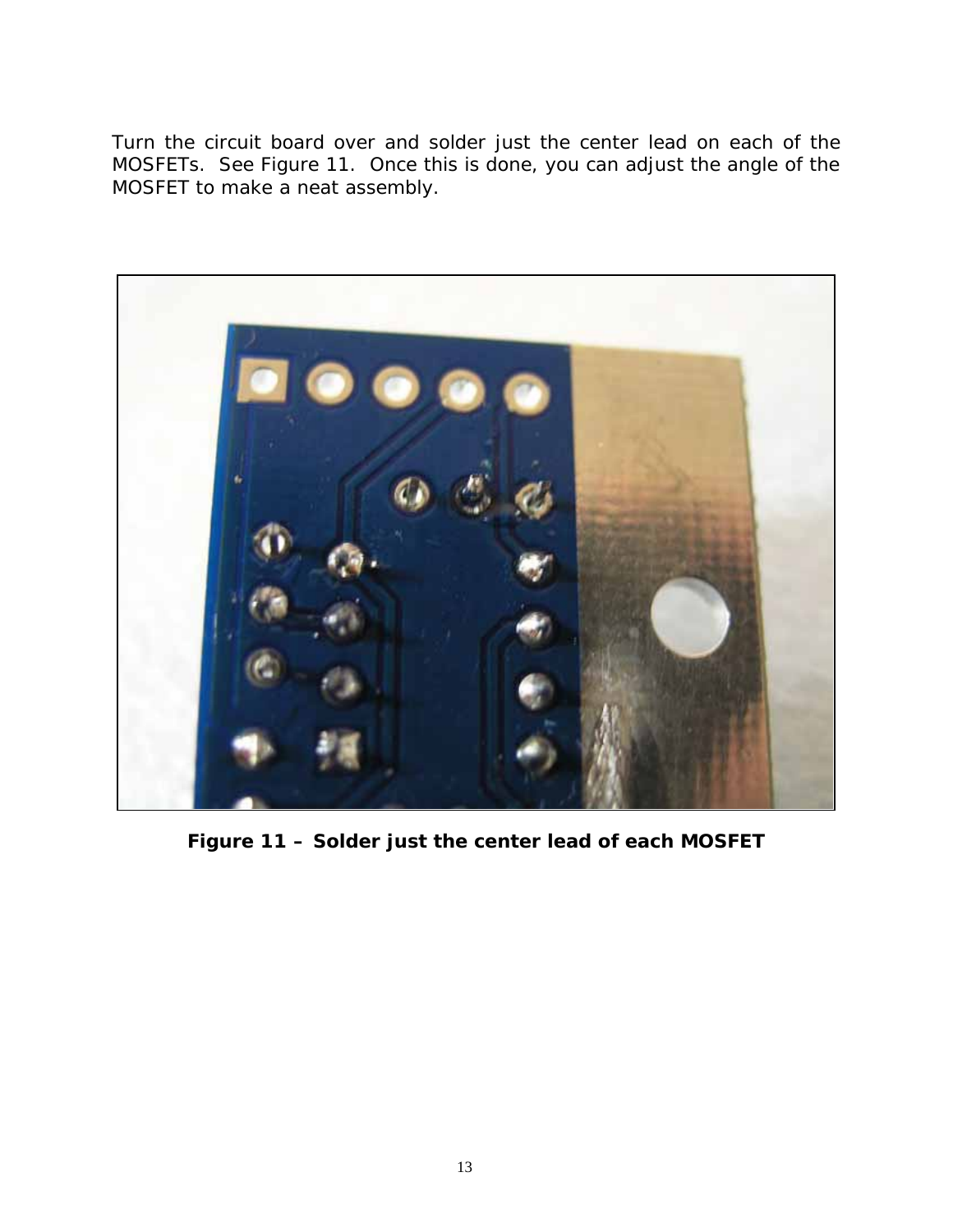Now, solder the remaining two leads for each MOSFET and trim the leads flush to the solder joint, as shown in Figure 12.



**Figure 12 – MOSFETs soldered and leads clipped flush**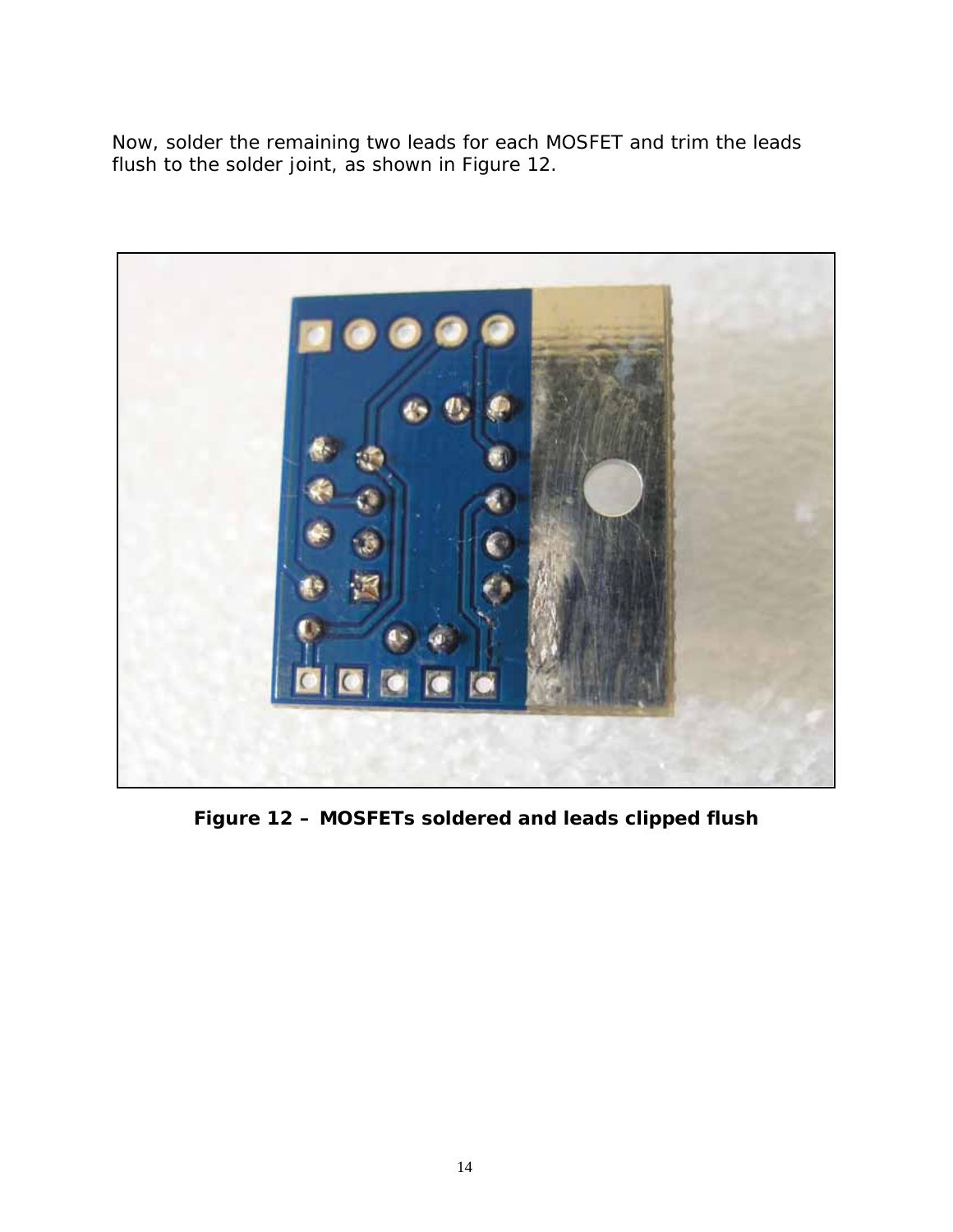#### **Step 6 – Installing the wires**

There are 5 wires, each with its own function. Only some wires are mandatory. Other wires are only required for certain features. Below is a wiring chart. See Figure 13 for hole locations for each of these wires.

| Name                 | Location in SX-64                                                          | Required?               | Wire Color                           |
|----------------------|----------------------------------------------------------------------------|-------------------------|--------------------------------------|
| $+5v$<br>R<br>D<br>S | +5 volt power source<br>Reset on IEC bus<br>Drive select pad<br>Reset plug | Yes<br>Yes<br>No<br>Yes | Red<br><b>Blue</b><br>Gray<br>Yellow |
|                      | ROM select (JiffyDOS)                                                      | No                      | Green                                |



**Figure 13 – Wiring hole assignment**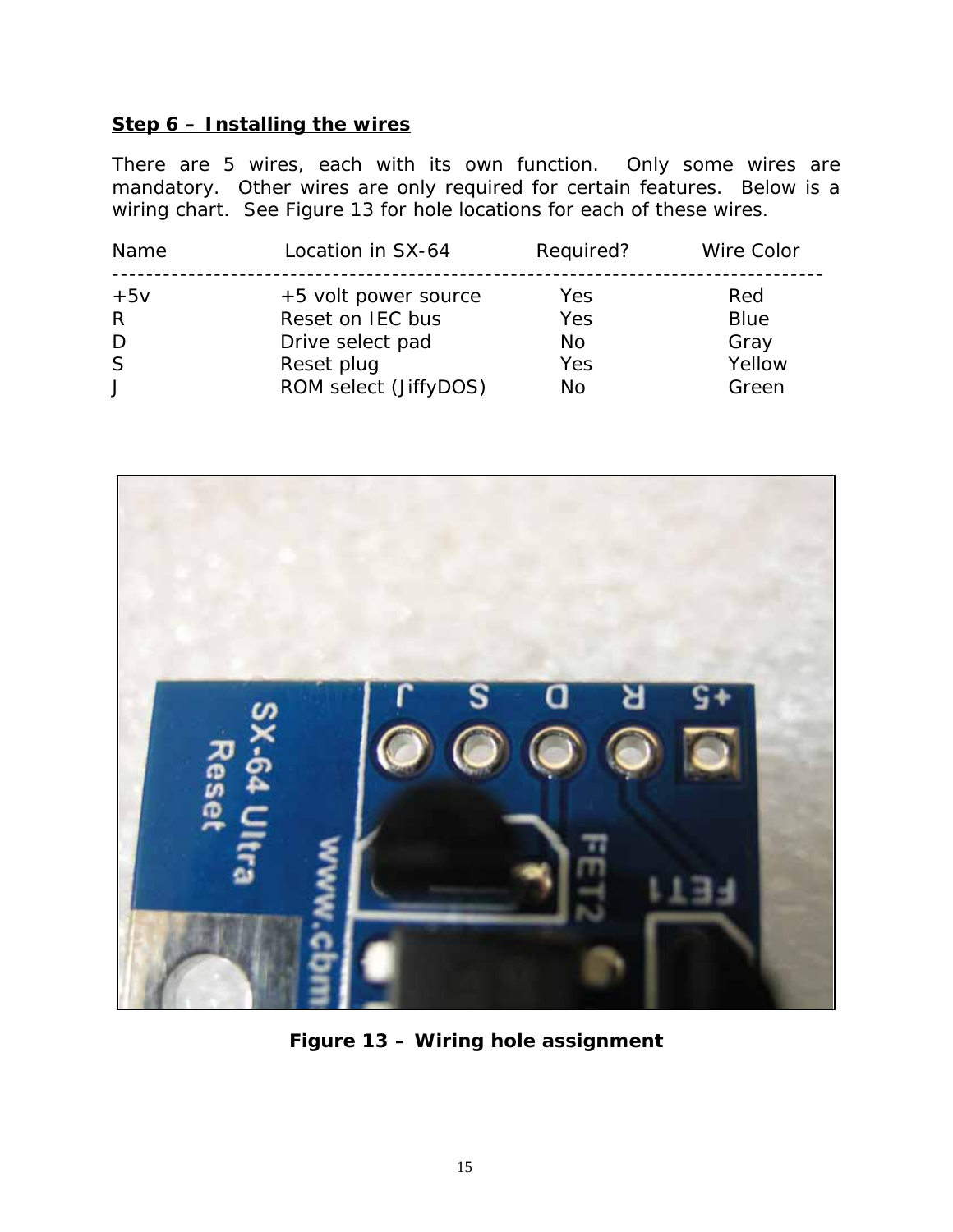If you do not want to use the drive select or ROM select features, then only 3 wires will need to be used to control the SX-64 Ultra Reset.

Each wire is a different color and a different length. Note that each wire is already pre-stripped. Simply pull on the end of the wire and the insulation will come off. Using the chart above, tin each wire and insert it into the proper hole and solder it in place. Once completed, clip any excess wire flush with the solder joint.

Refer to Figure 14 to see what the final assembly looks like.



**Figure 14 – SX-64 Ultra Reset complete**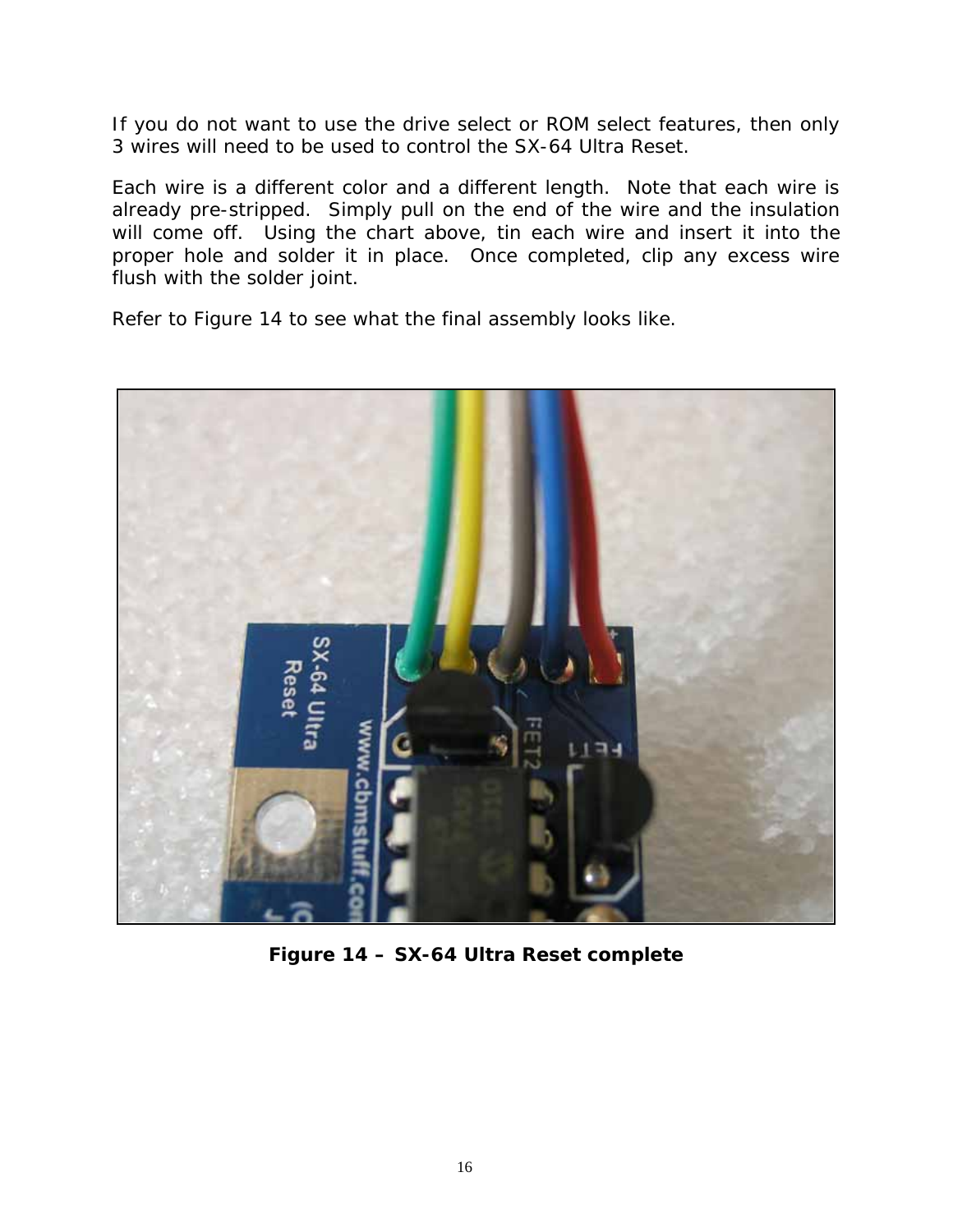#### **SECTION 2 – INSTALLATION IN THE SX-64**

#### **Step 1 – Removing the back screws**

Unplug your SX-64 and move it to an area with open space by your soldering station. You will need a Phillips screw driver and soldering iron to perform the installation.

Turn the SX-64 so that you are viewing it from the rear. Locate the top most screws on each side of the SX-64. Remove these screws and set them aside. Remove the two smaller screws located in the middle of each side. Set these screws aside. You should now only have two screws remaining, the bottom screw on each side. Do not remove these screws. See figures 15 and 16 for details on the screw locations.



**Figure 15 – SX-64 Screw locations**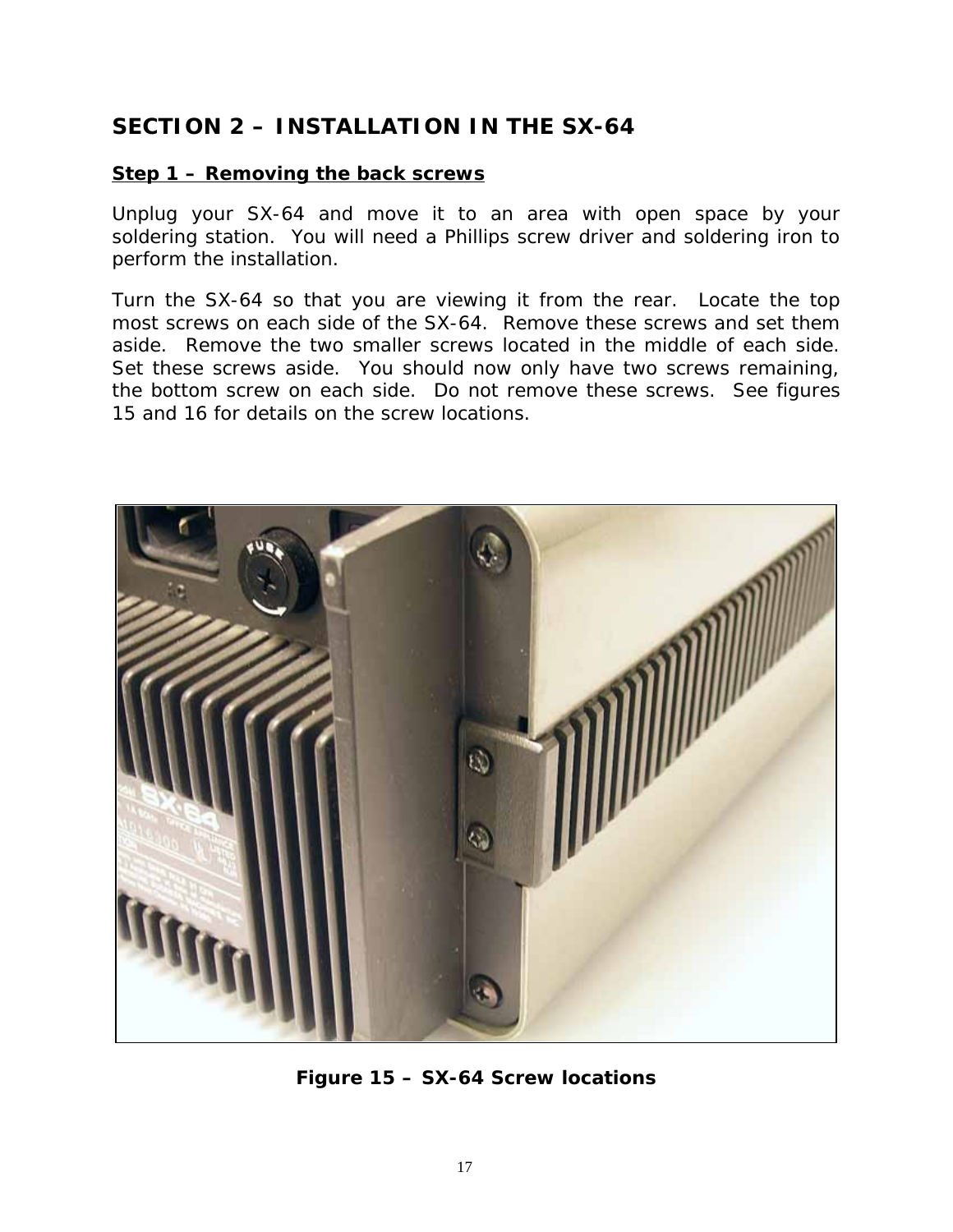

**Figure 16 – Necessary screws removed**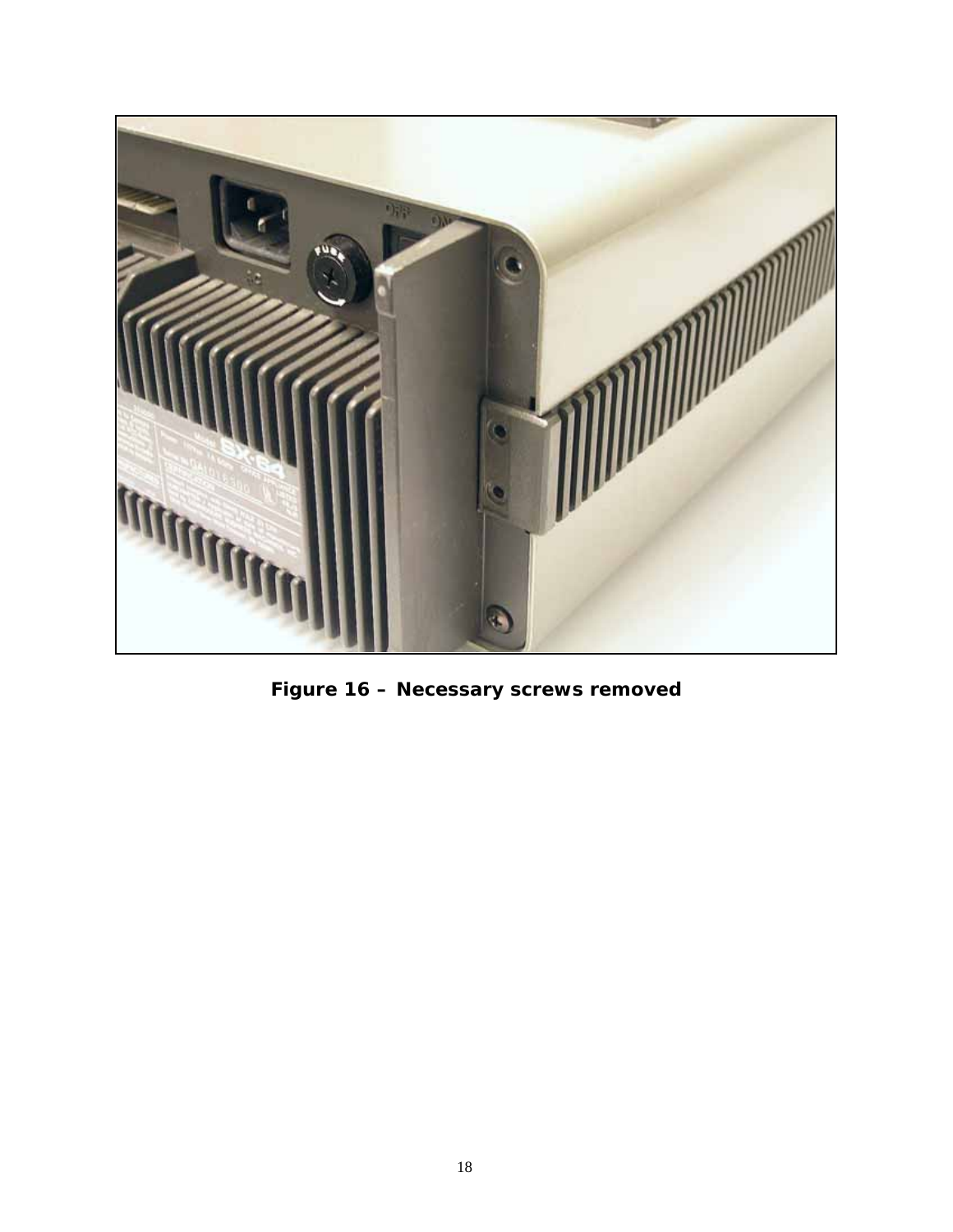Now, remove both side panels by sliding them out of the rear of the SX-64. These should slide out easily. If they don't, make sure you have removed the two screws that hold each panel in place. See Figure 17 for details.



**Figure 17 – Removing the side panels**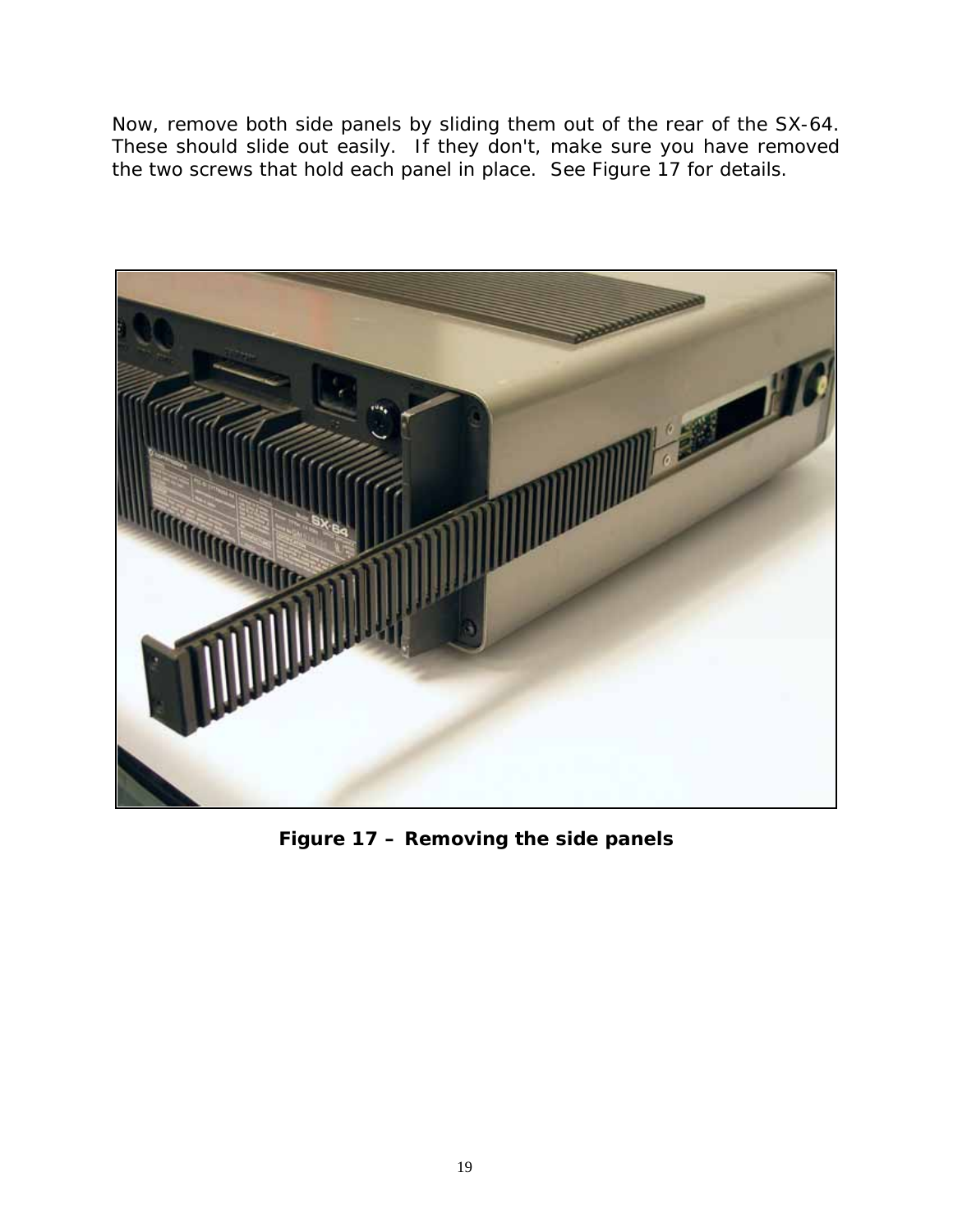#### **Step 2 – Removing the side screws**

Looking at the side of the SX-64, you will find 3 small screws. Remove all three screws for each side and set them aside. You should now be able to lift the top of the SX-64 off. Set the top aside. See Figures 18 and 19 for details.



**Figure 18 – Location of side screws – remove only top screws!**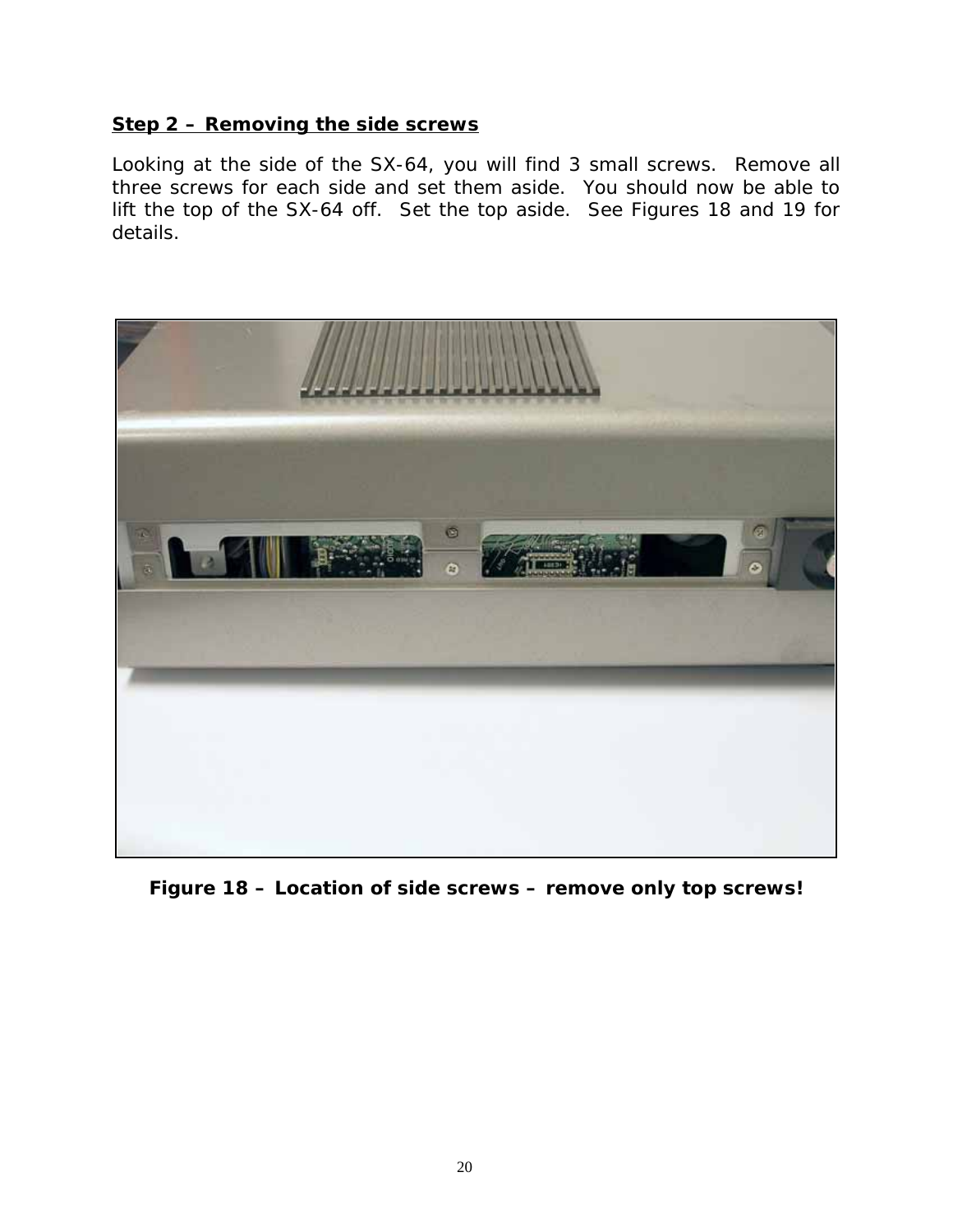

**Figure 19 – Top removed**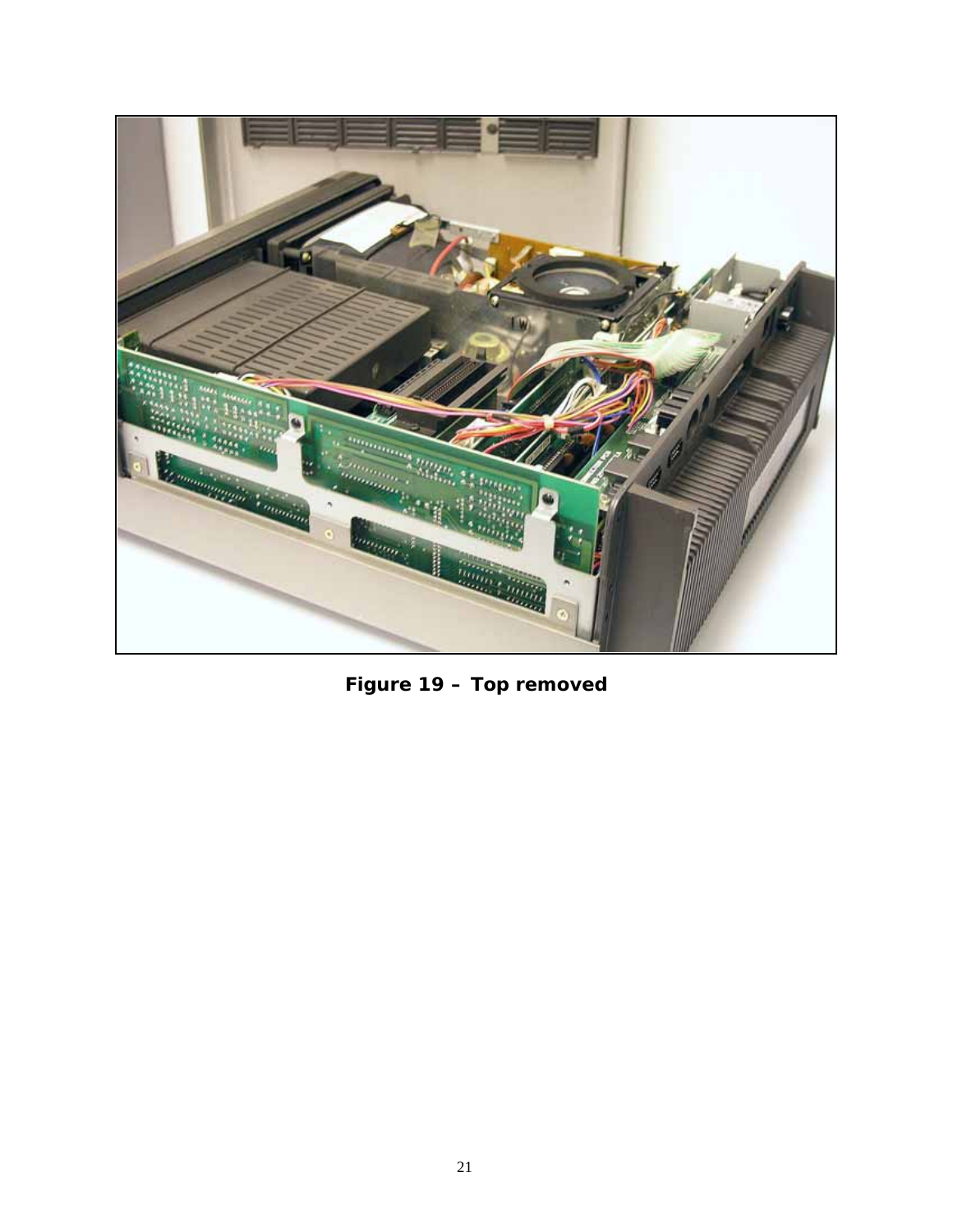#### **Step 3 – Mounting the SX-64 Ultra Reset board**

The SX-64 Ultra Reset board is mounted using one of the expansion port screws. Remove the screw that holds right side of the expansion port board. Place that screw through the hole in the SX-64 Ultra Reset board and then place it over the original screw hole and tighten the screw. Refer to Figures 20 through 22 for details.



**Figure 20 – Inside view**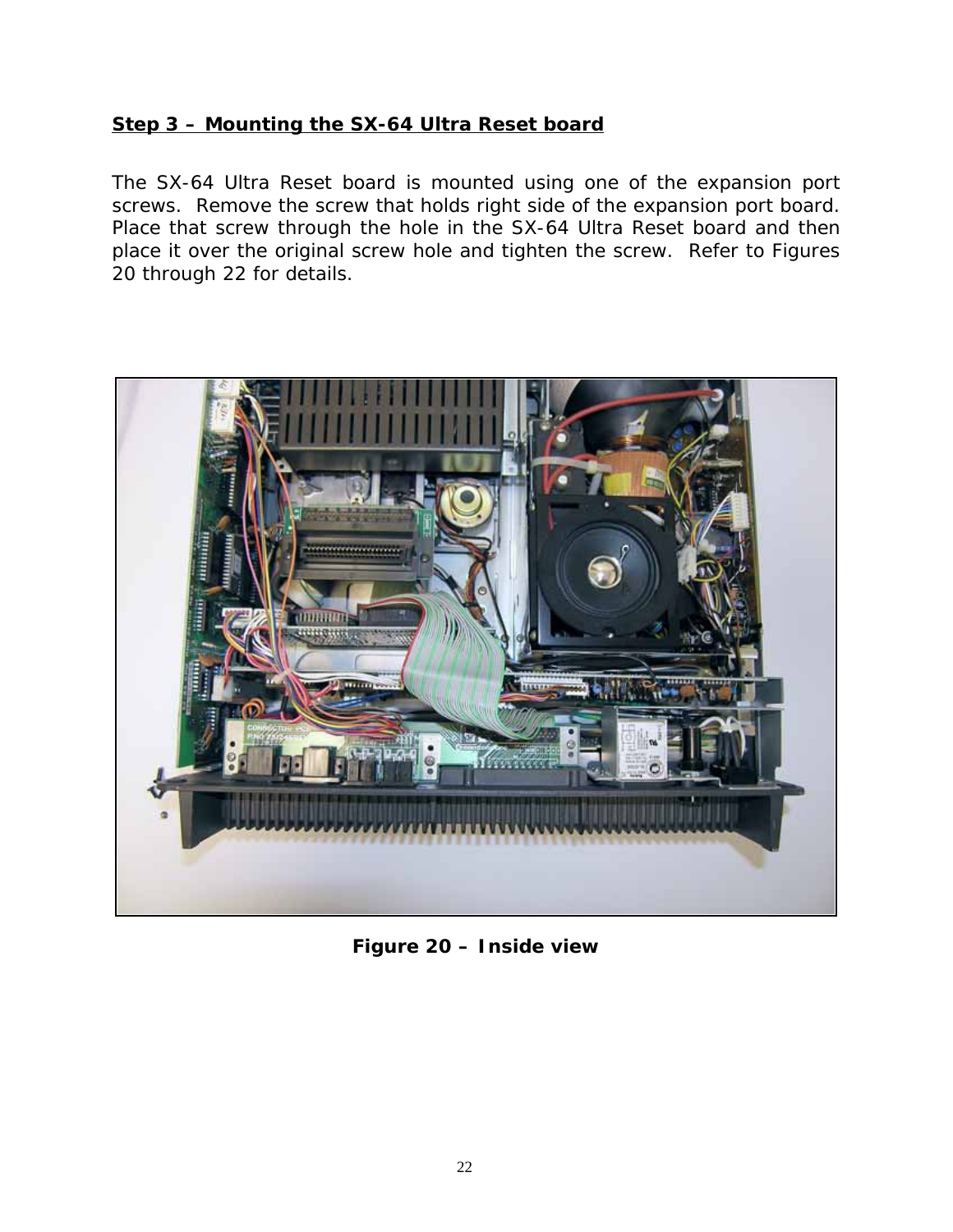

**Figure 21 – Locate screw on right side of expansion port board**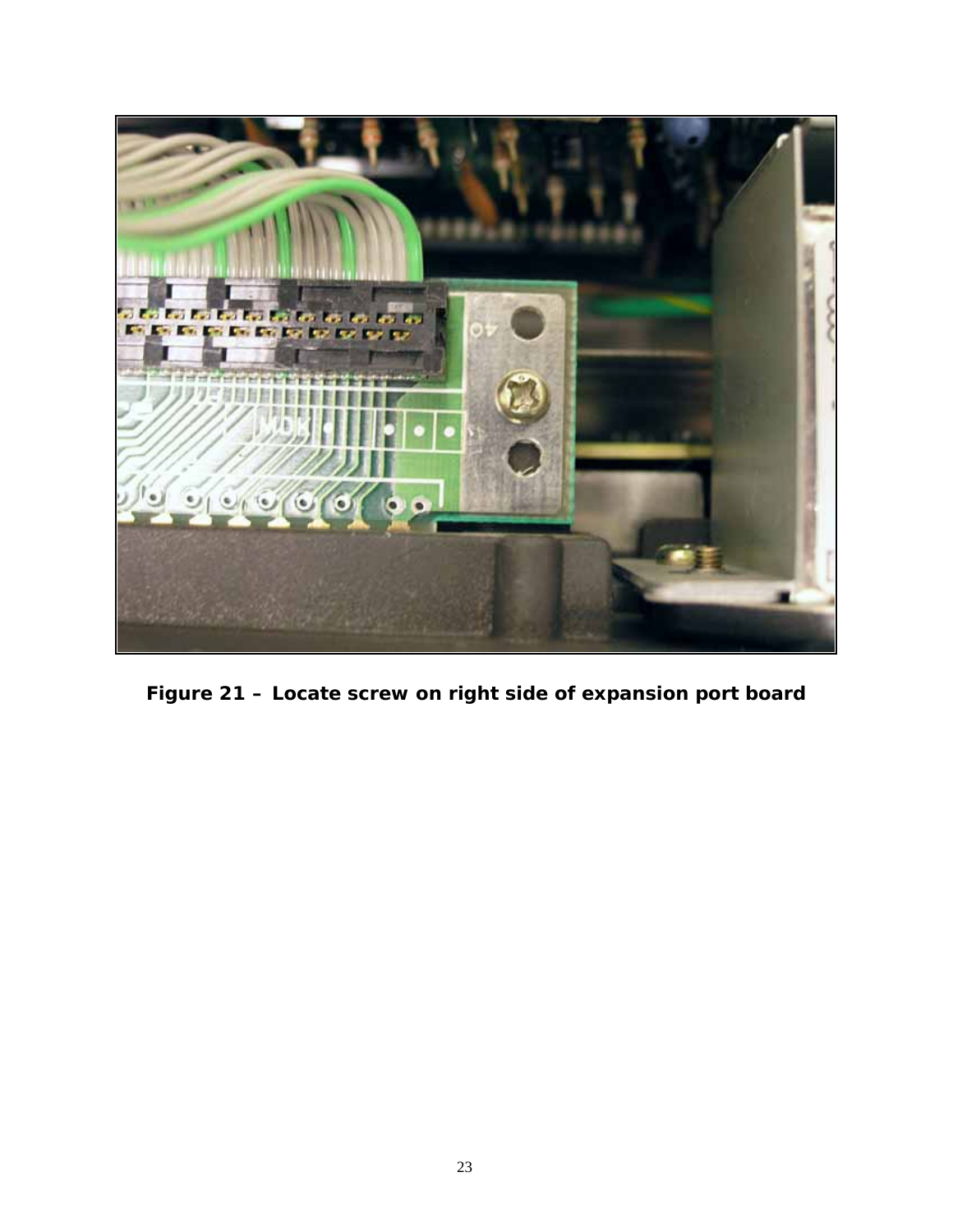

**Figure 22 – SX-64 Ultra Reset board mounted using original screw**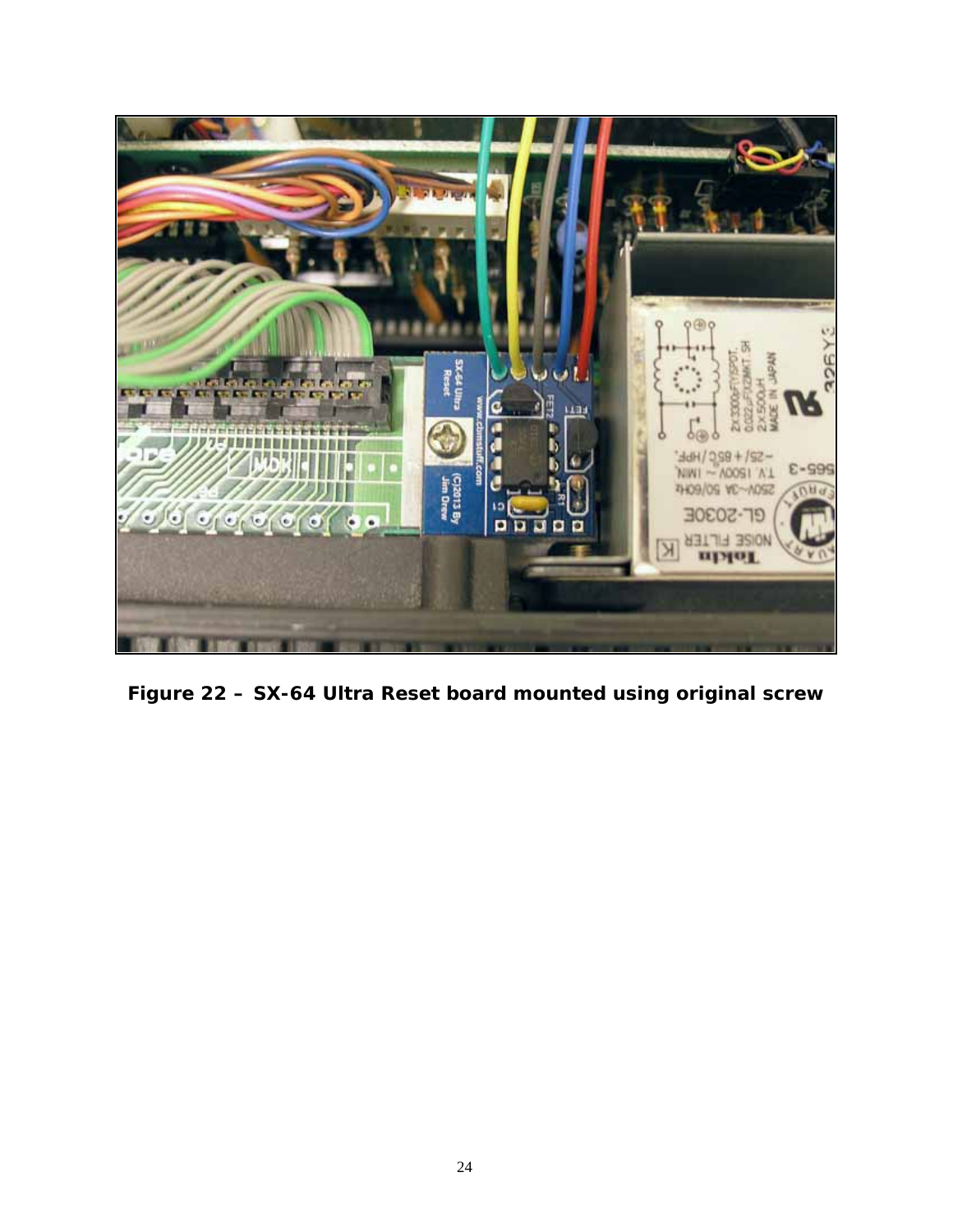#### **Step 4 – Soldering the power (red) wire**

Power for the SX-64 Ultra Reset board comes from the expansion port. Refer to Figure 23 and locate the two possible power connection points. They will be side by side, and either of these points can be used.



**Figure 23 – Locate power connection points**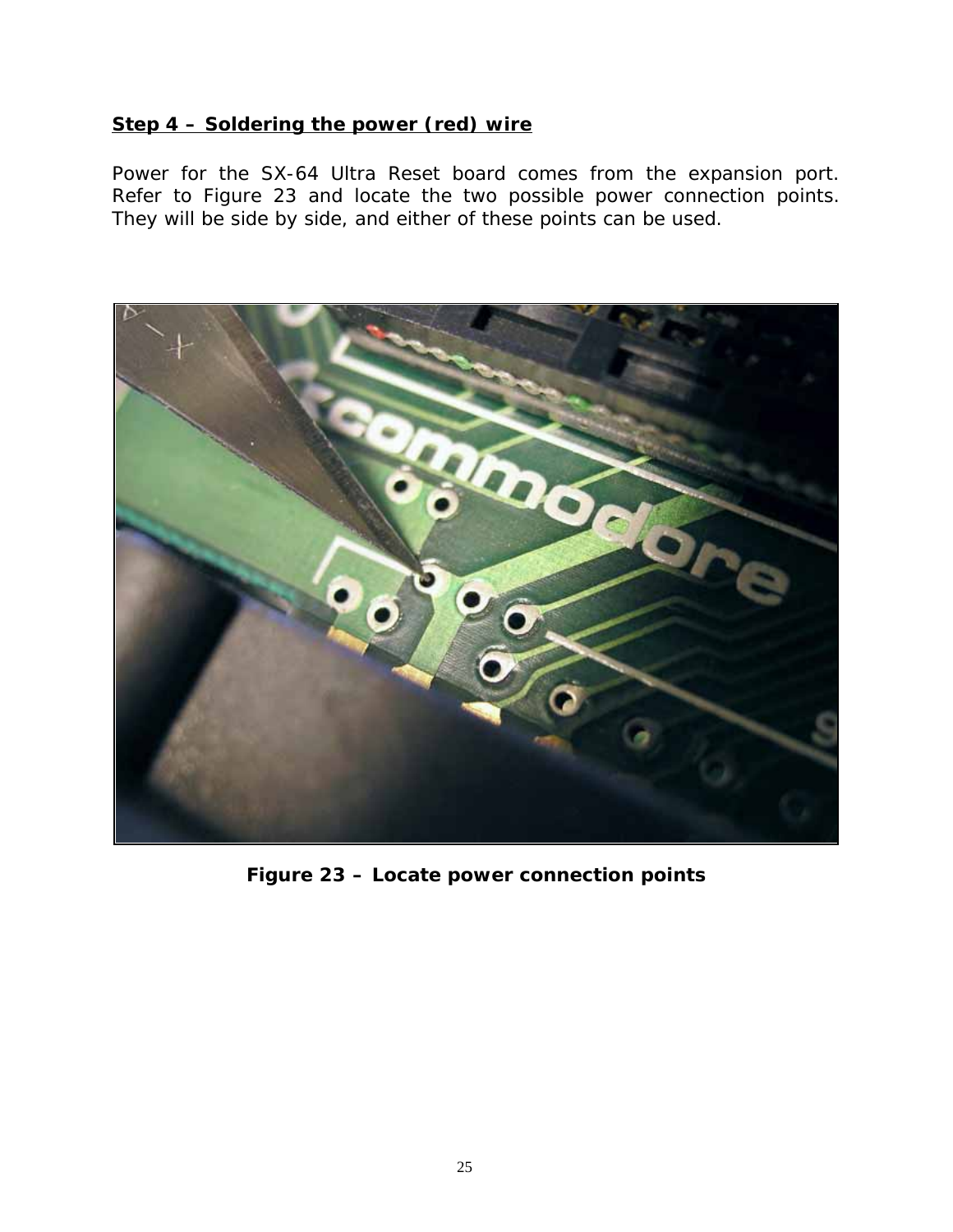Route the red wire so it is over the expansion board and solder the end to either of the two connection points as show in Figure 24.



**Figure 24 – Solder power wire to either connection point**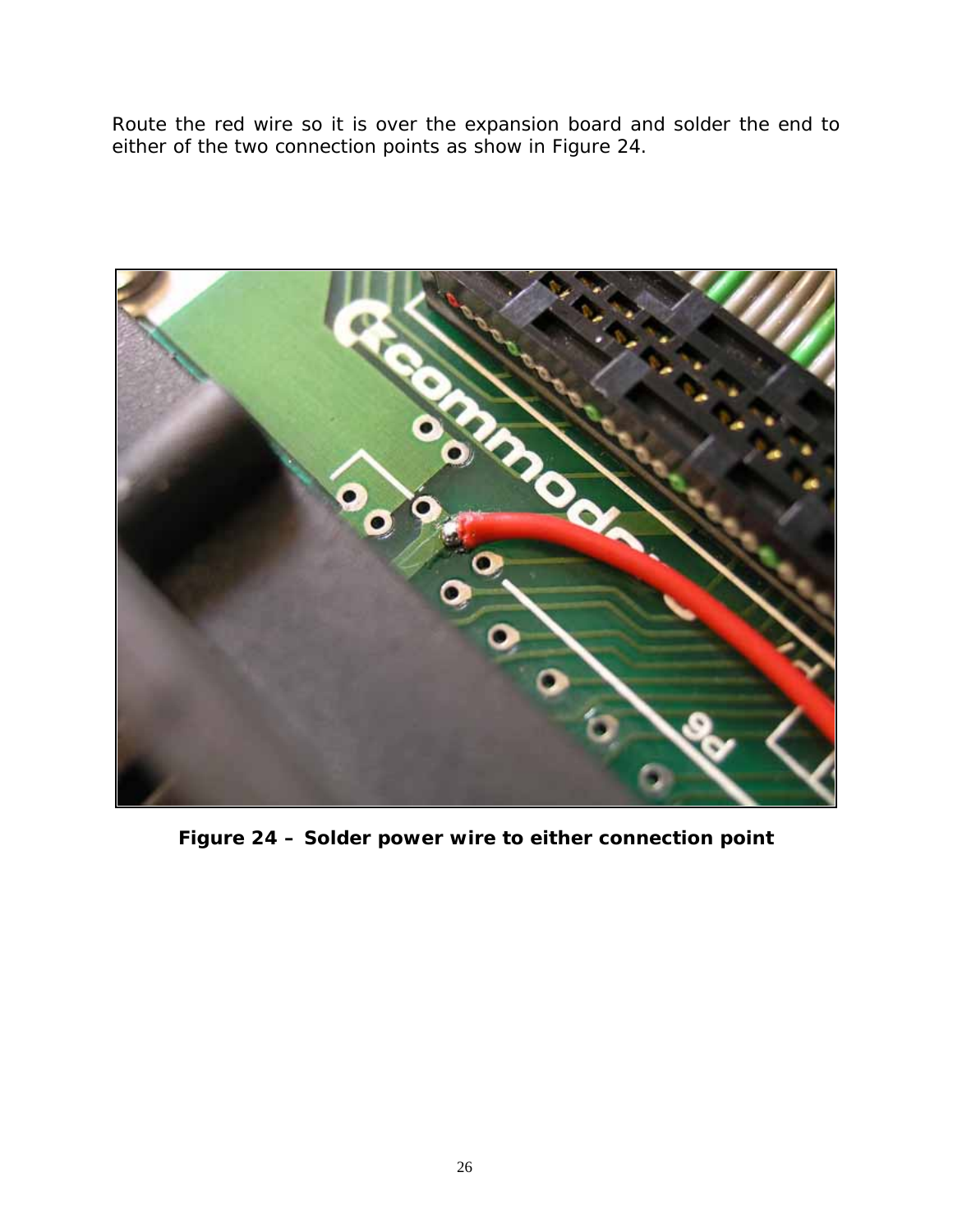#### **Step 5 – Removing the plugs**

To make the installation of the drive number change (gray wire) and reset switch (yellow wire) input connections, the two plugs (P22 and P19) must be removed. See Figures 25 and 26 for details.



**Figure 25 – Locate and remove these two plugs**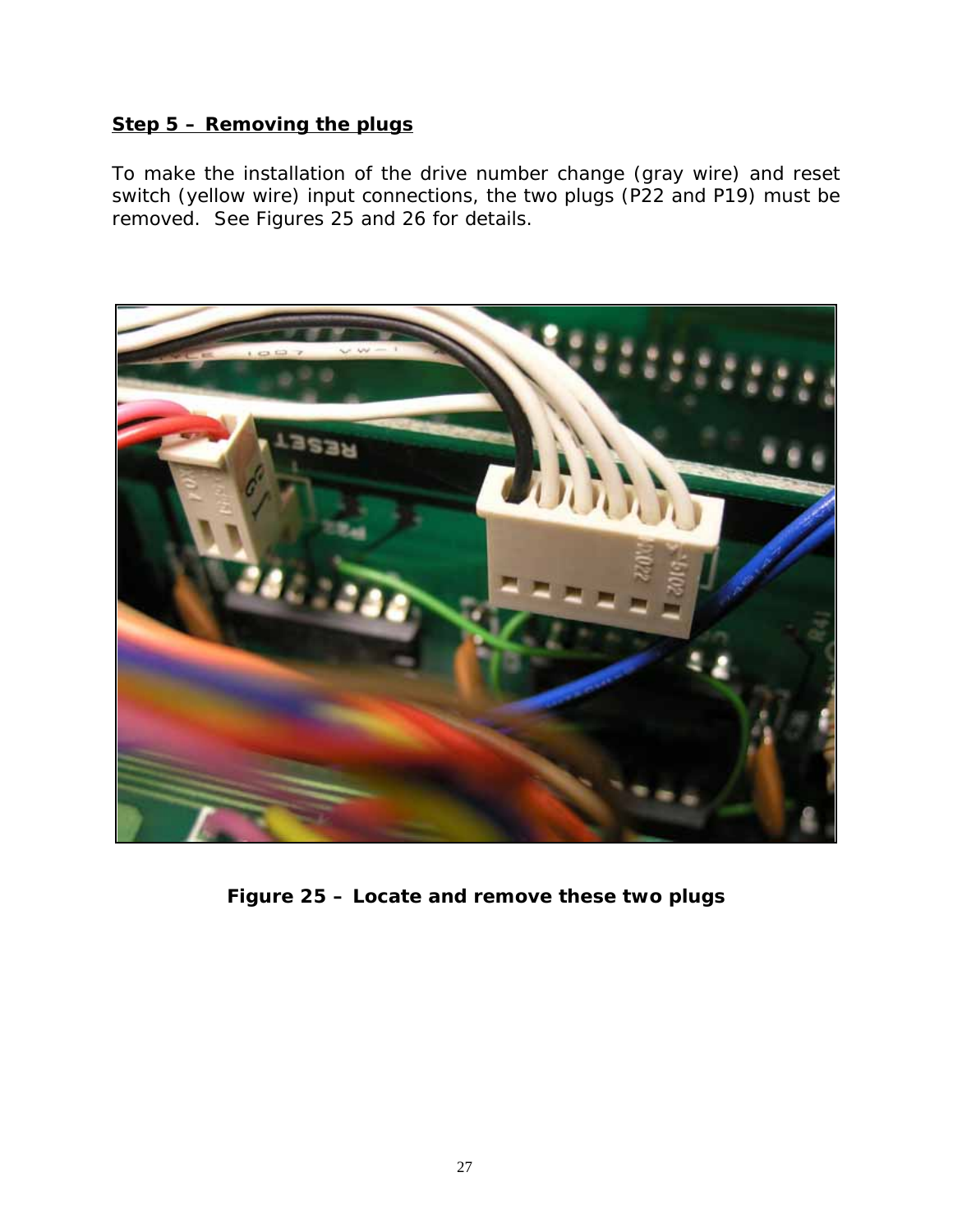

**Figure 26 – Plugs removed and push out of the way**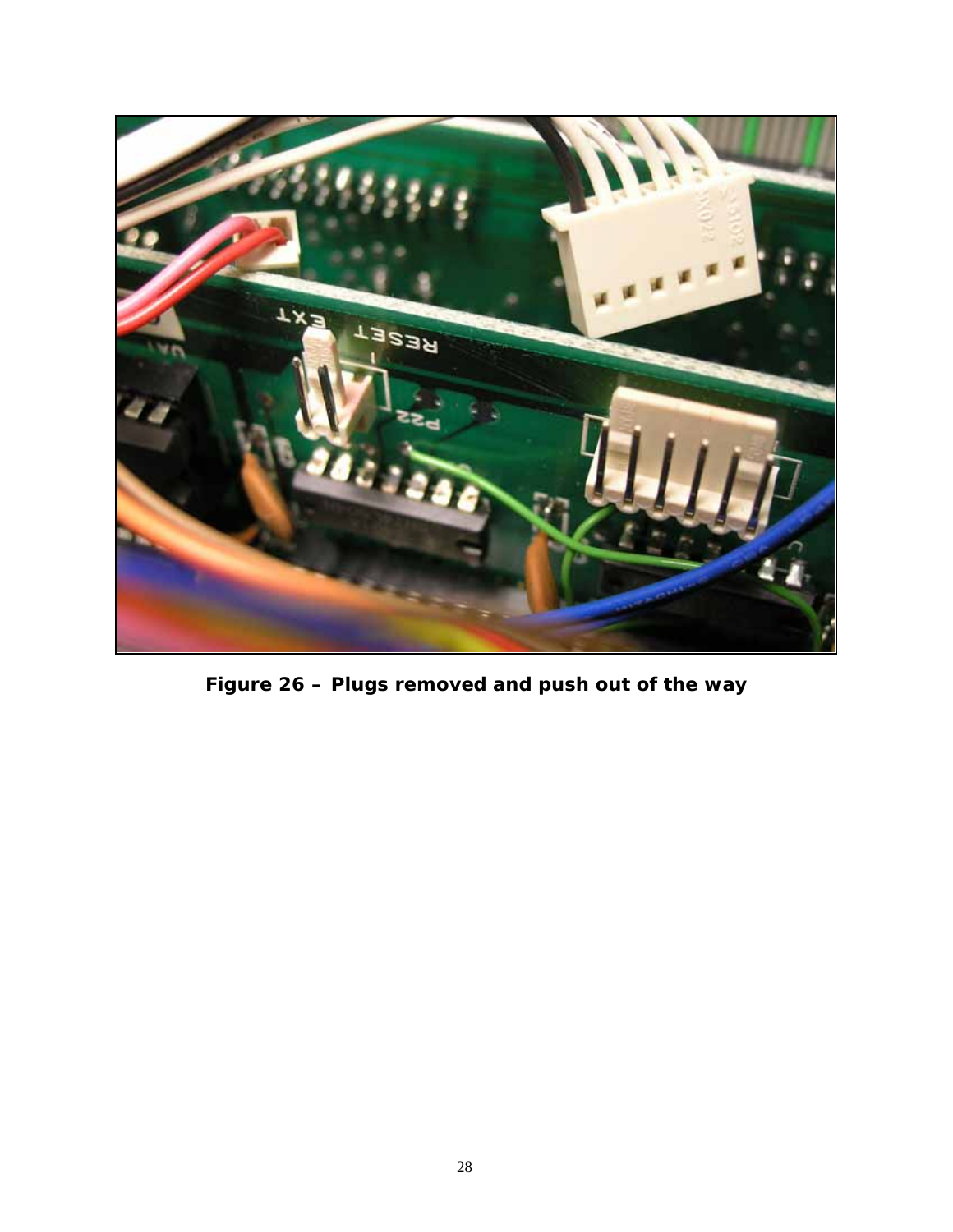#### **Step 6 – Soldering the reset line**

Route the remaining wires behind and under the ribbon cable connector. This will make a cleaner installation. Locate the center pin on the IEC port connector. It is the largest metal pin. Tin the pin between the circuit board and where it enters the black plastic housing. Solder the blue wire to pin. See Figures 27 and 28 for details.



**Figure 27 – Reset is the center pin of the IEC connector**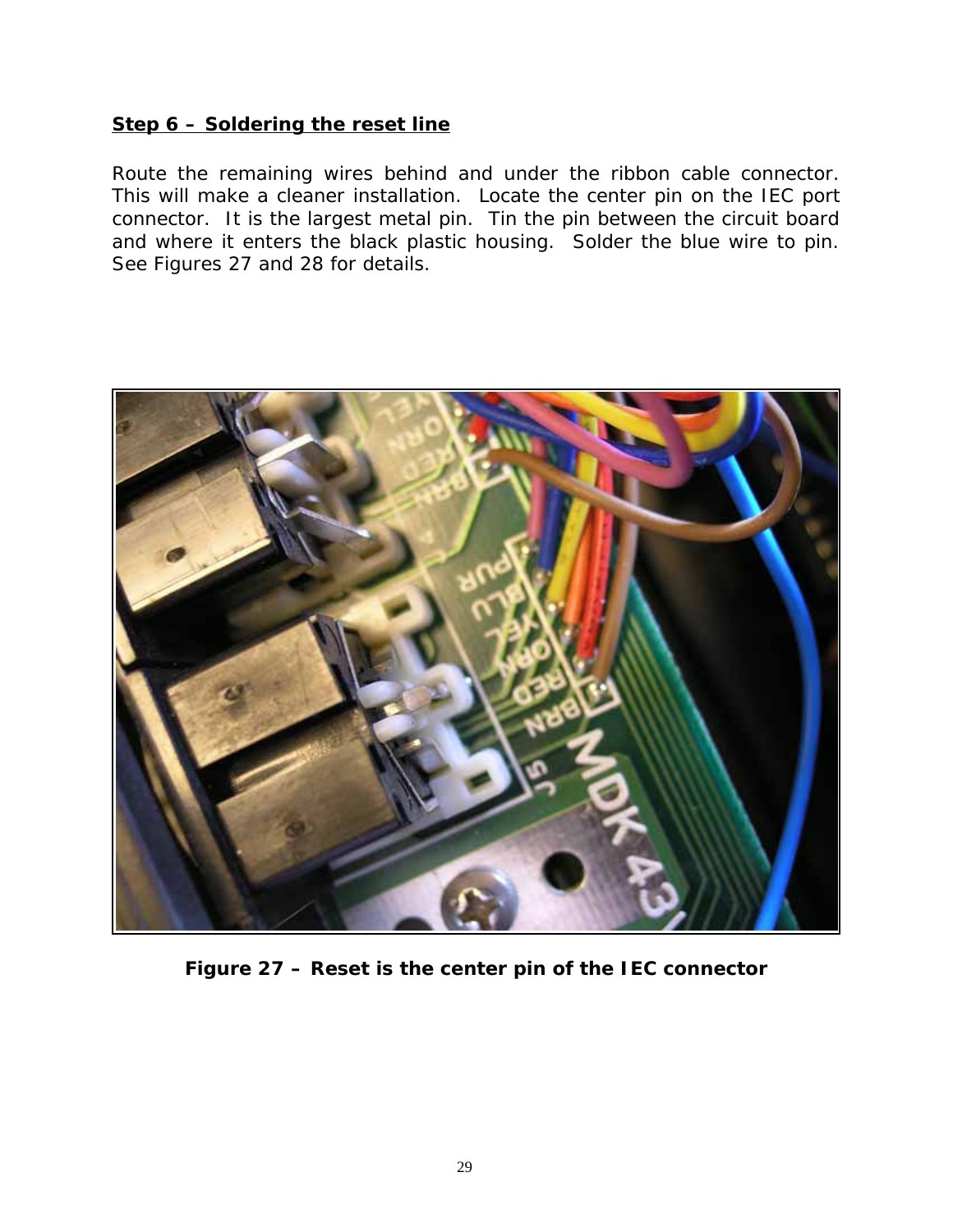

**Figure 28 – Blue wire is soldered to the center pin**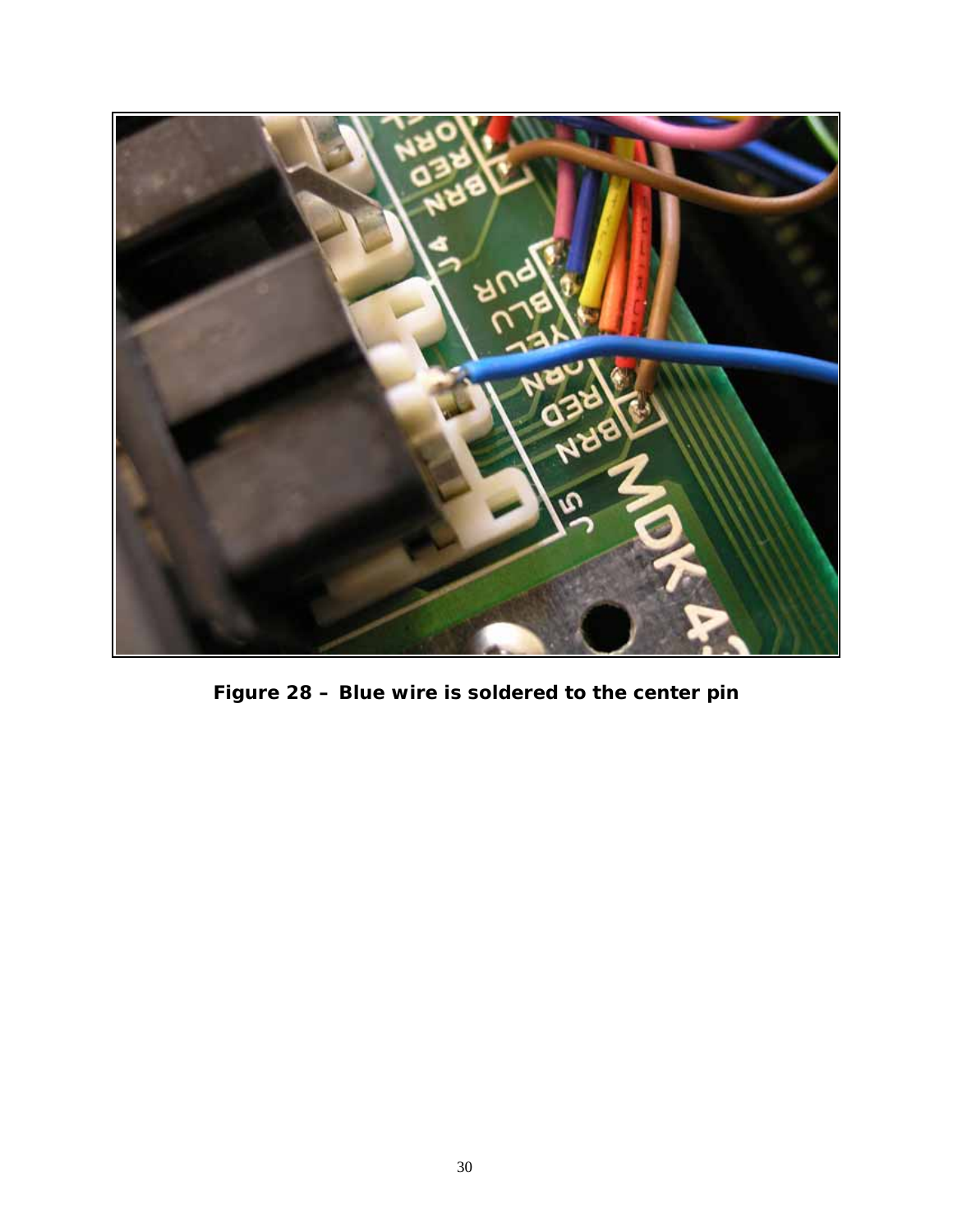#### **Step 7 – Cutting the drive 8/9 jumper pad**

If you want the ability to change the drive number it is necessary to cut the trace between the right most jumper pad. Use a light shining behind the circuit board to illuminate the jumper pad. Use an X-acto hobby knife to cut the bridge between the two halves. Refer to Figures 29-31 for details.



**Figure 29 – Back-light makes it easy to see the pads**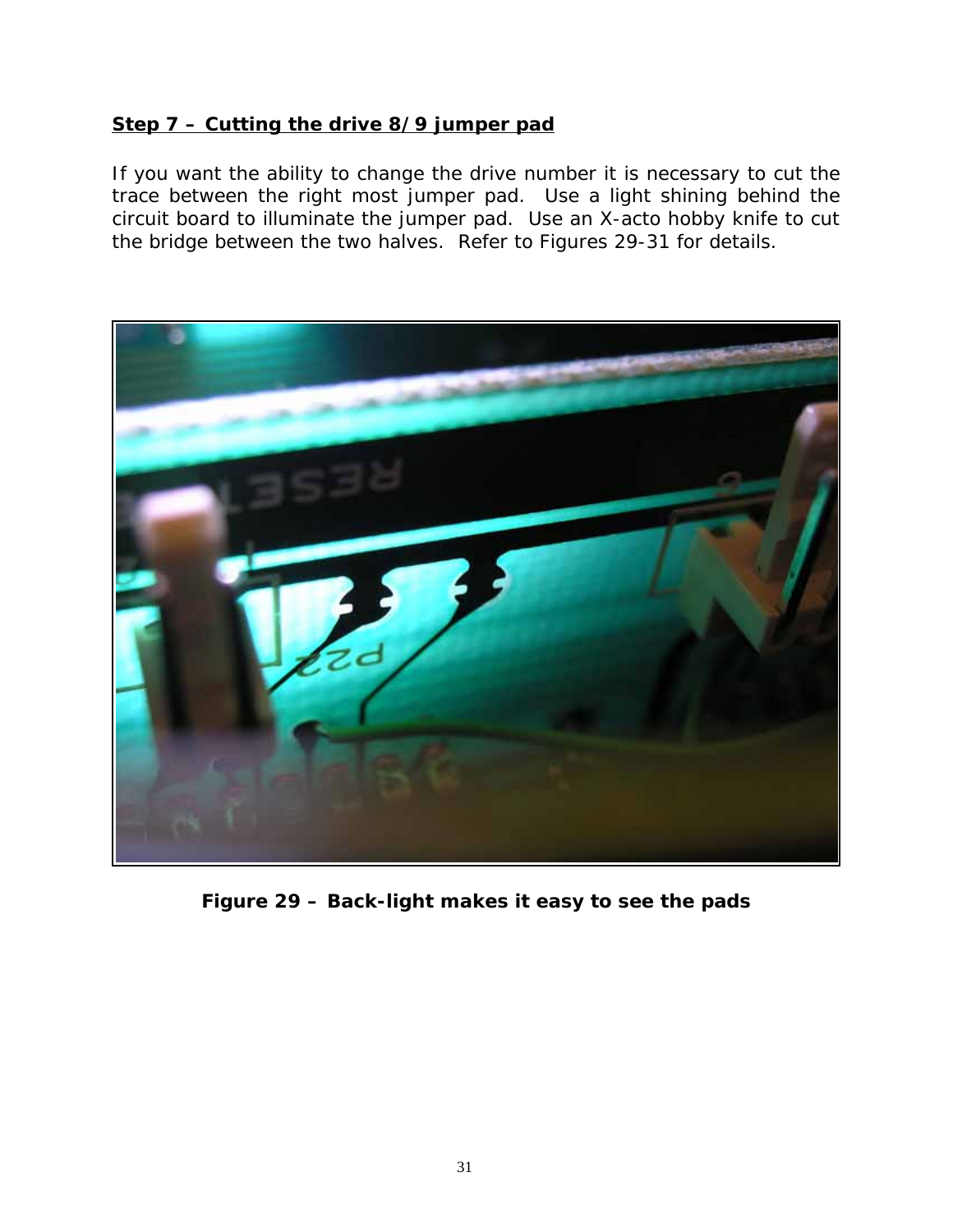

**Figure 30 – Positioning the blade of the knife**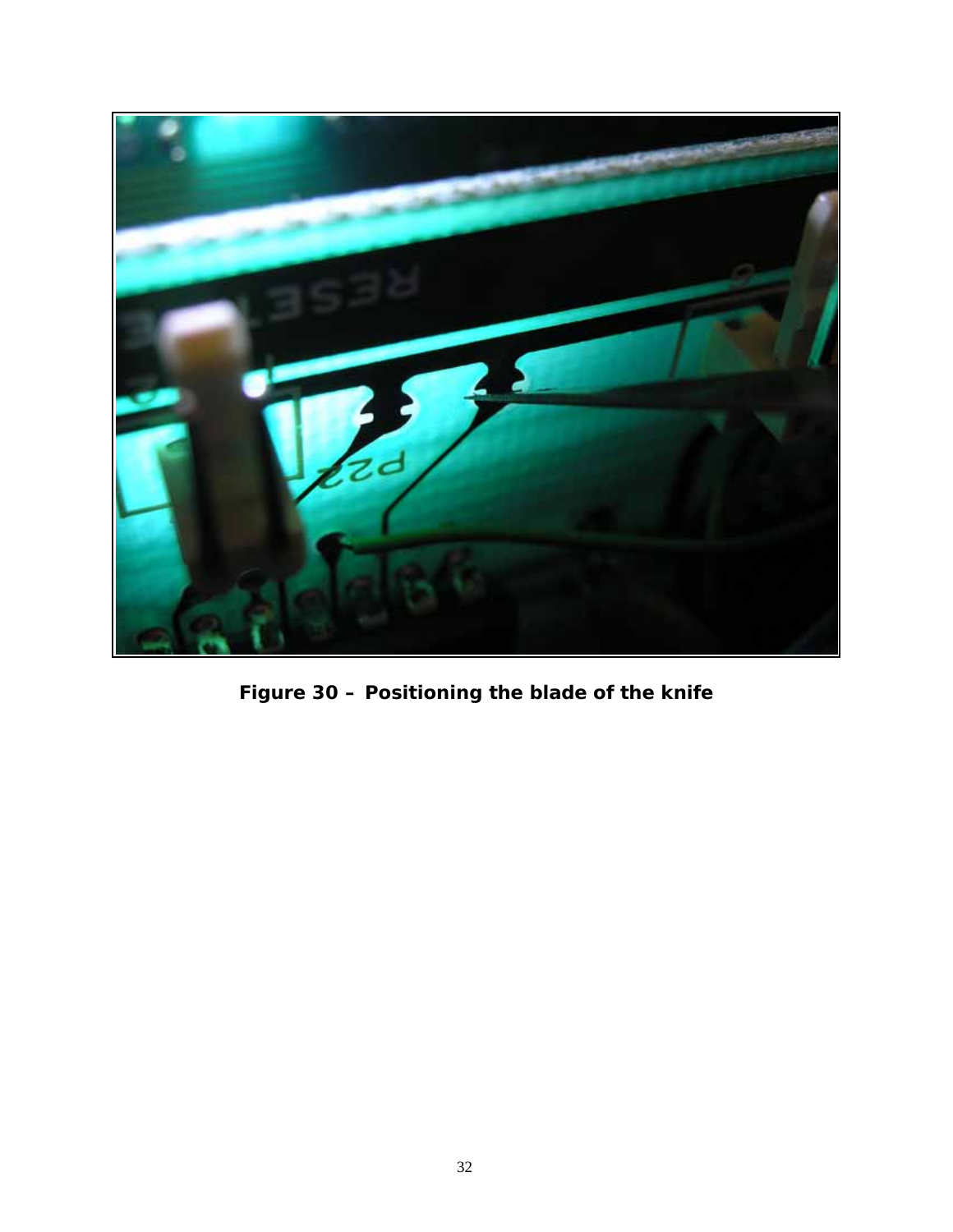

**Figure 31 – Pad after being cut apart with knife**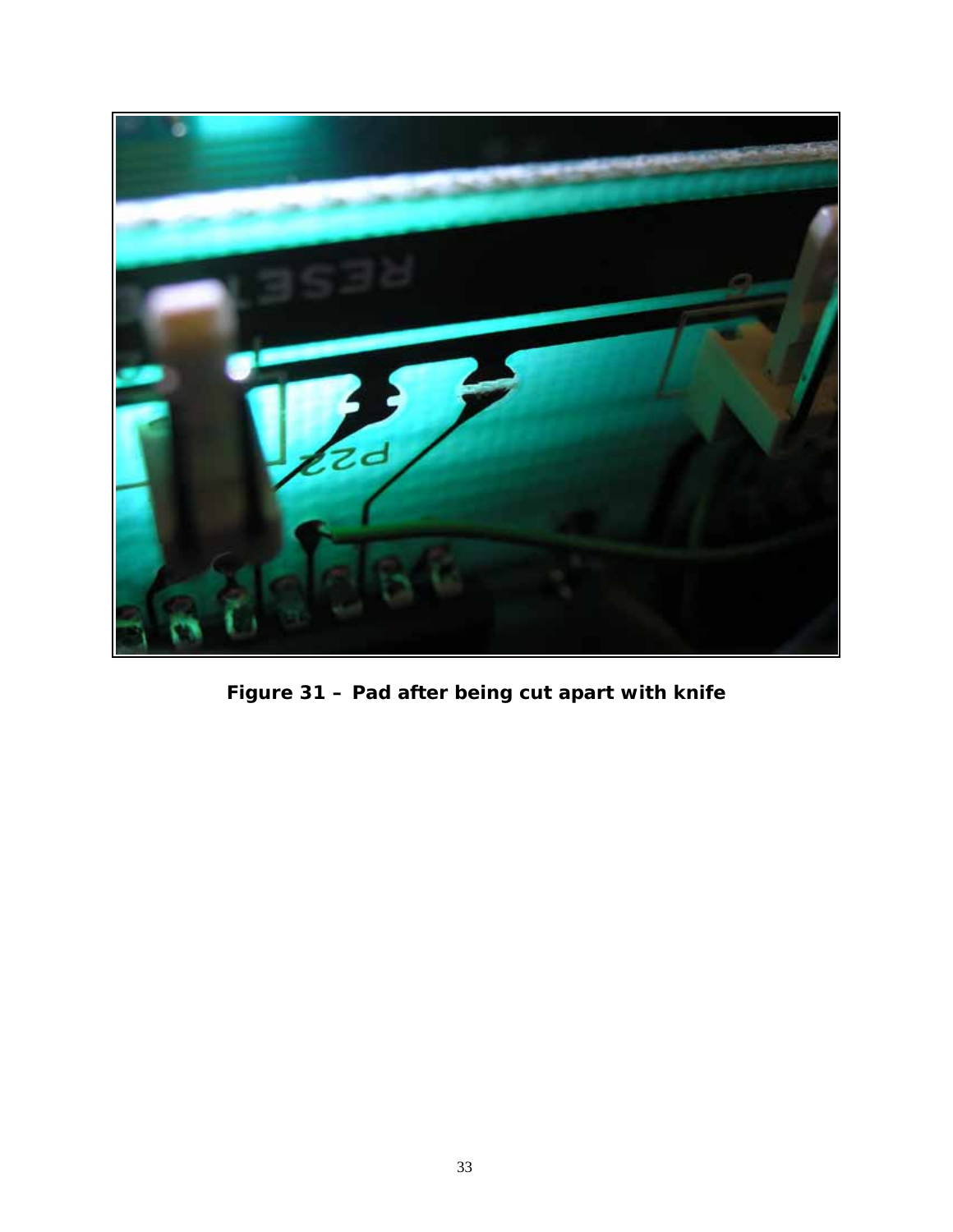You should now tin both halves of the pad with solder. This will make it easy to make a solder bridge across the halves should you decide to remove your SX-64 Ultra Reset board and return the SX-64 to its original condition.

Now, solder the gray wire to the bottom half of the pad. Make sure that you do not bridge the pad by accident. No harm will result if you do bridge the pad (you had to cut the bridge), but the drive number will not change! So, the space between the halves must be open for the drive selection to work. Refer to Figure 32 for details.



**Figure 32 – Solder gray wire to bottom pad**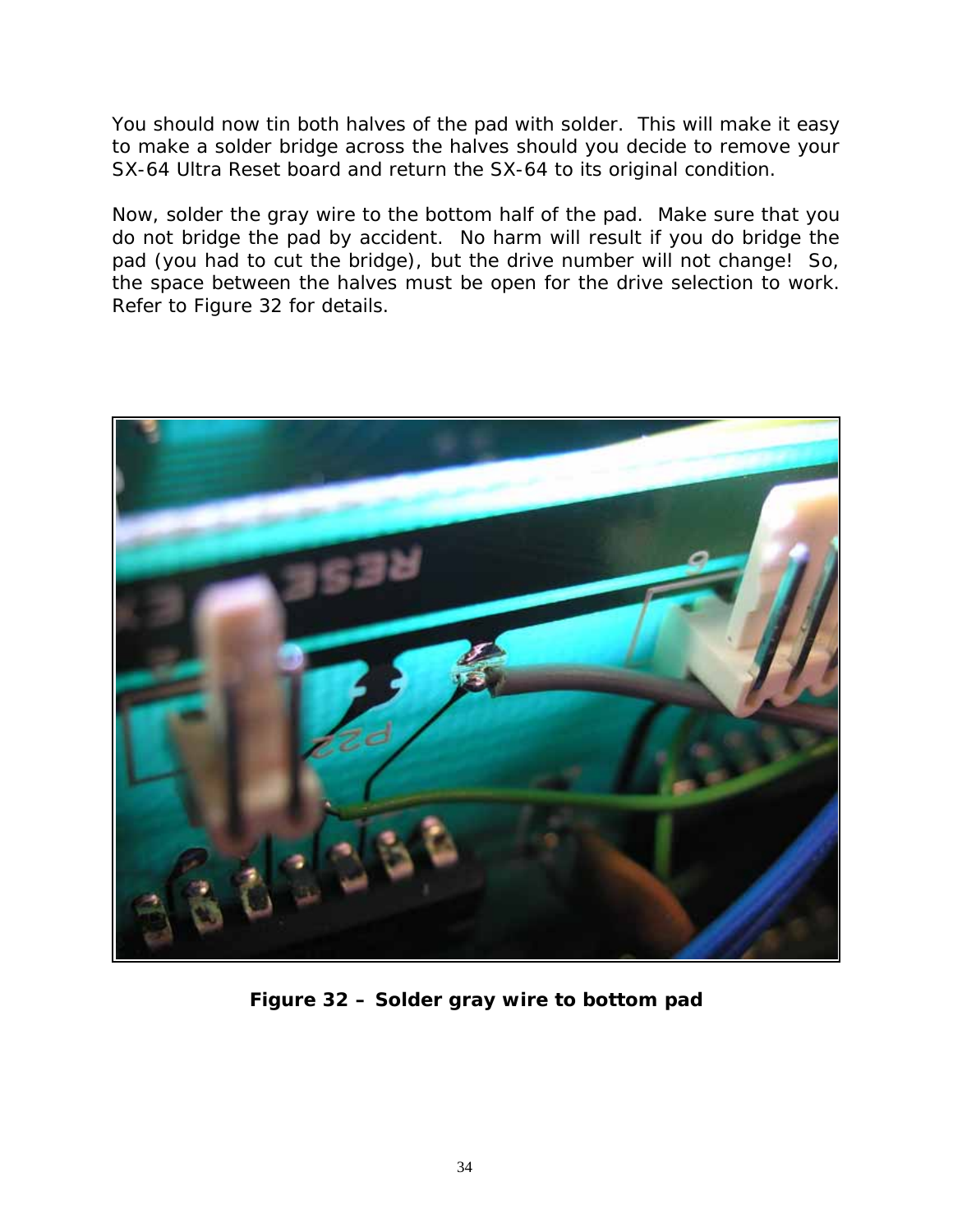#### **Step 8 – Adding the reset switch wire**

The yellow wire needs to be stripped and tinned about 1/4" long. Locate the two pin plug (plugged into P22) and insert the stripped end partially into the right most hole. Now, place the plug back onto the original two pin connector and sit it flush. Refer to Figures 33 and 34 for details.

**NOTE: Some revisions of the SX-64 have the two pin connector lines reversed! If you find your computer is constantly rebooting after installing the SX-64 Ultra Reset, remove the yellow wire and place it into the opposite (left most) hole.**



**Figure 33 – Place stripped wire in right hole of connector**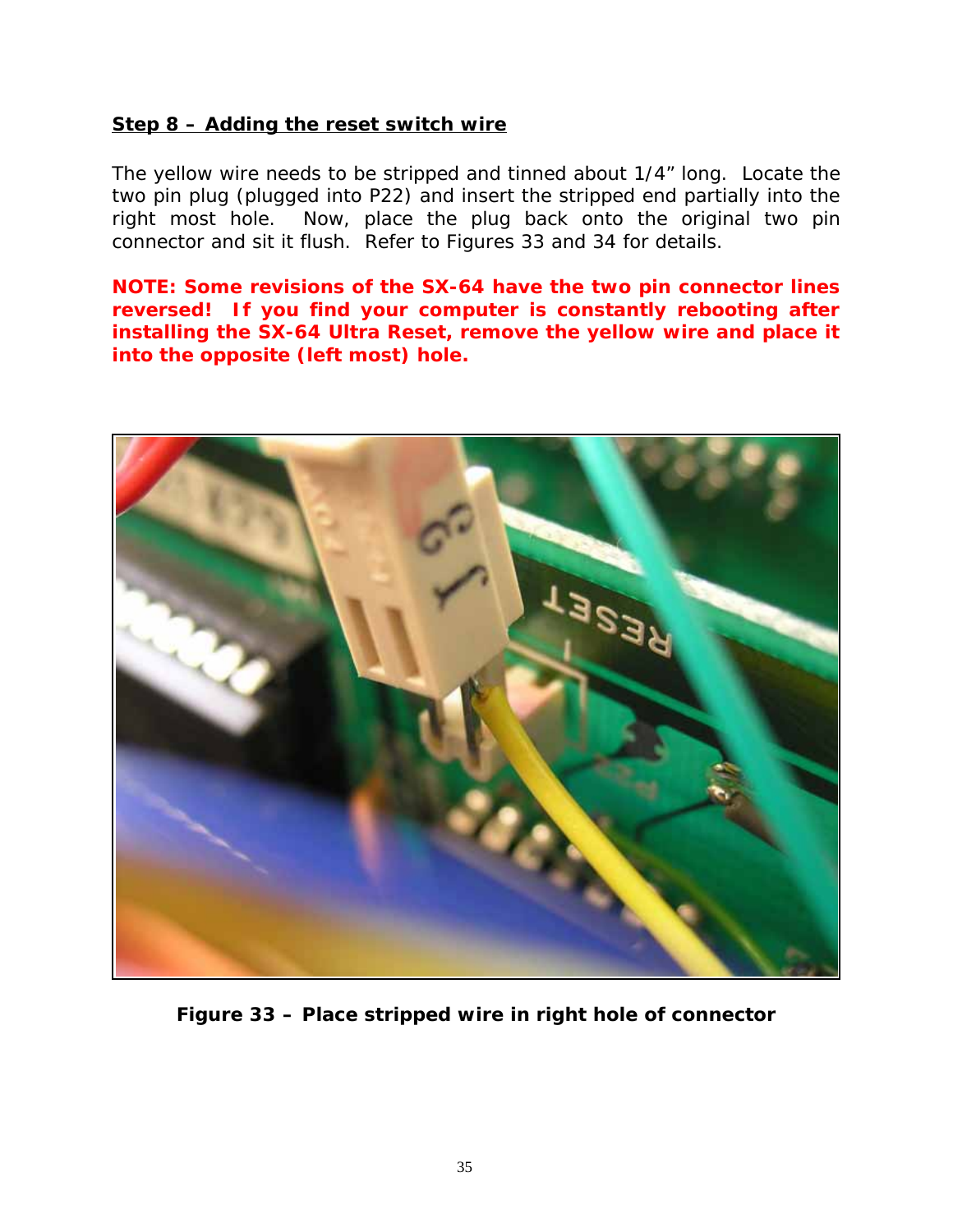

**Figure 34 – Connector pushed flush**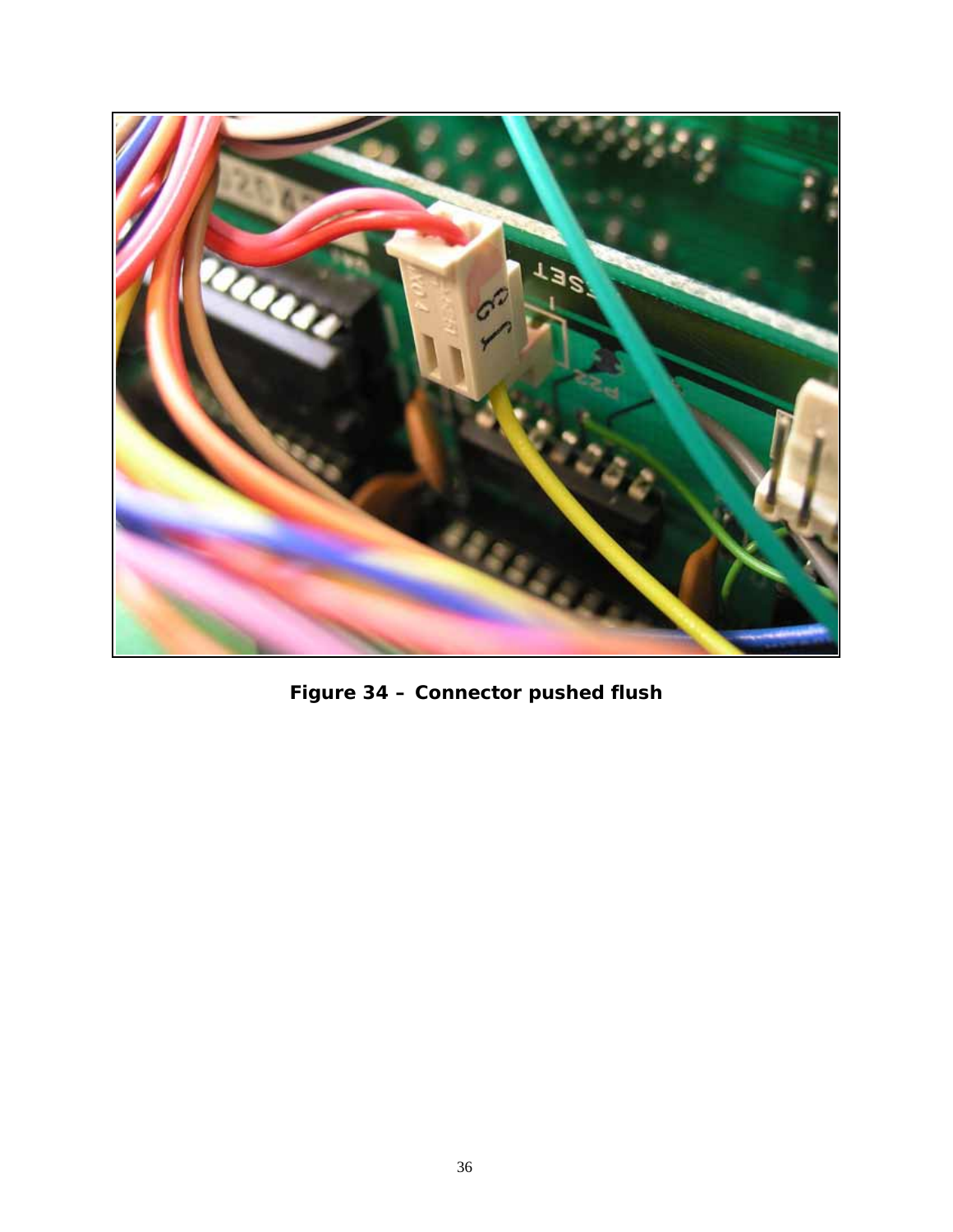#### **Step 9 – Adding a ROM select wire**

The SX-64 Ultra Reset can drive ROM select lines high or low. Because there are so many different variations of ROM types, just remember that you do not need a ground connection. So, if you are converting a JiffyDOS setup, you will remove the switch wires (one connects to ground, and the other connects to the ROM enable line) and solder the green wire to the ROM enable line. See Figures 35 and 36 for recommended wire routing.



**Figure 35 – Route green wire through wire loom to the left side**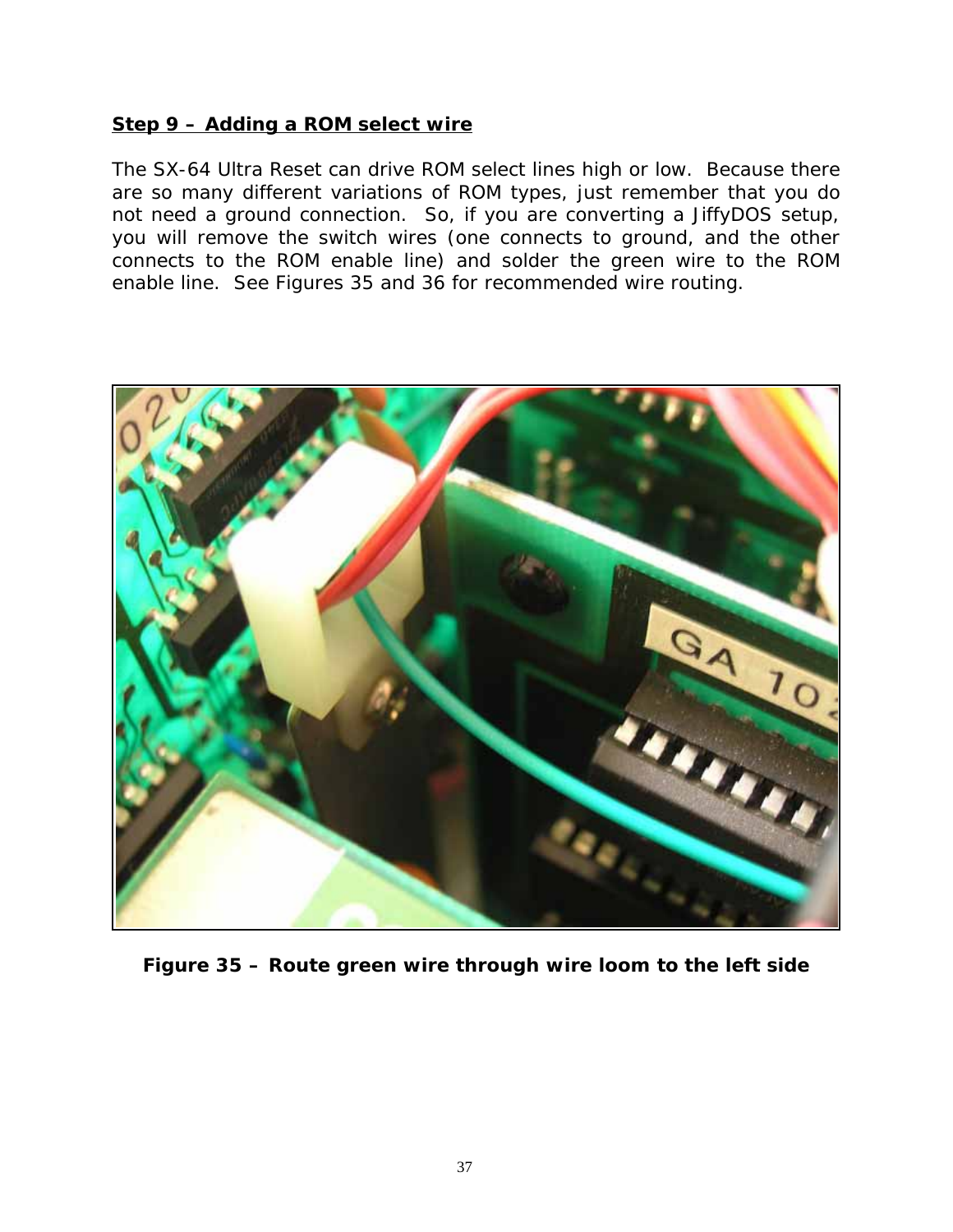

**Figure 36 – Route green wire right to daughter board or ROM**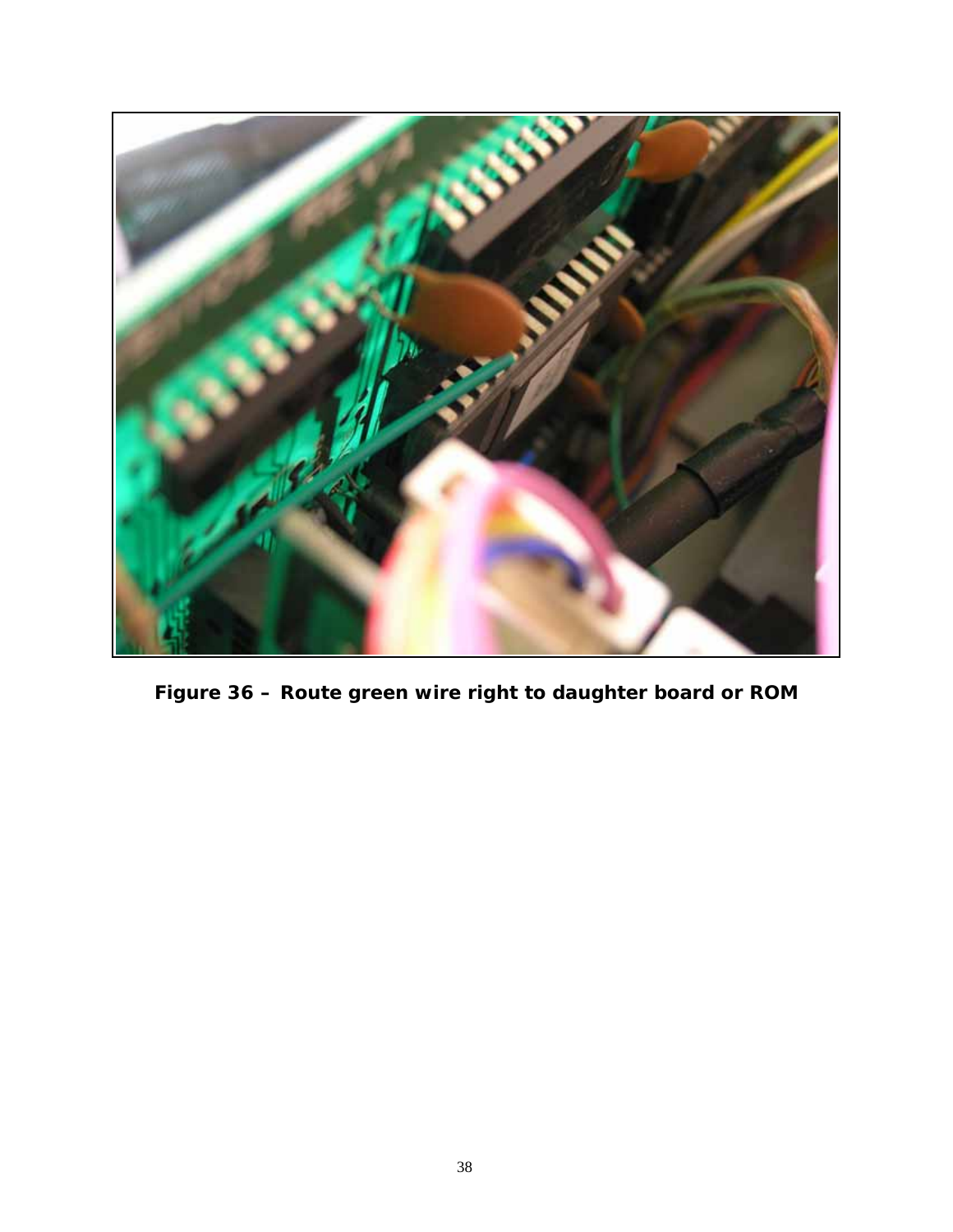#### **Step 10 – Quick test and re-assembly**

Plug the remaining connector (P19) back into its location.

While the SX-64 is apart, it should be tested to make sure it powers up before re-assembly. Carefully plug the power cord into your SX-64 and turn it on. If the computer does not power up like normal, immediately turn off the power and check to see if you have unplugged anything by mistake.

If the computer reboots constantly (every 8 seconds or so), the yellow wire needs to be moved to the other position on the two pin connector.

If the computer powers up ok, then turn it off and then disconnect the power cord. Re-assemble the computer by reversing the dis-assembly process; first putting the lid on, then screwing in the side screws, sliding in the side panels, and finally screwing in the main screws.